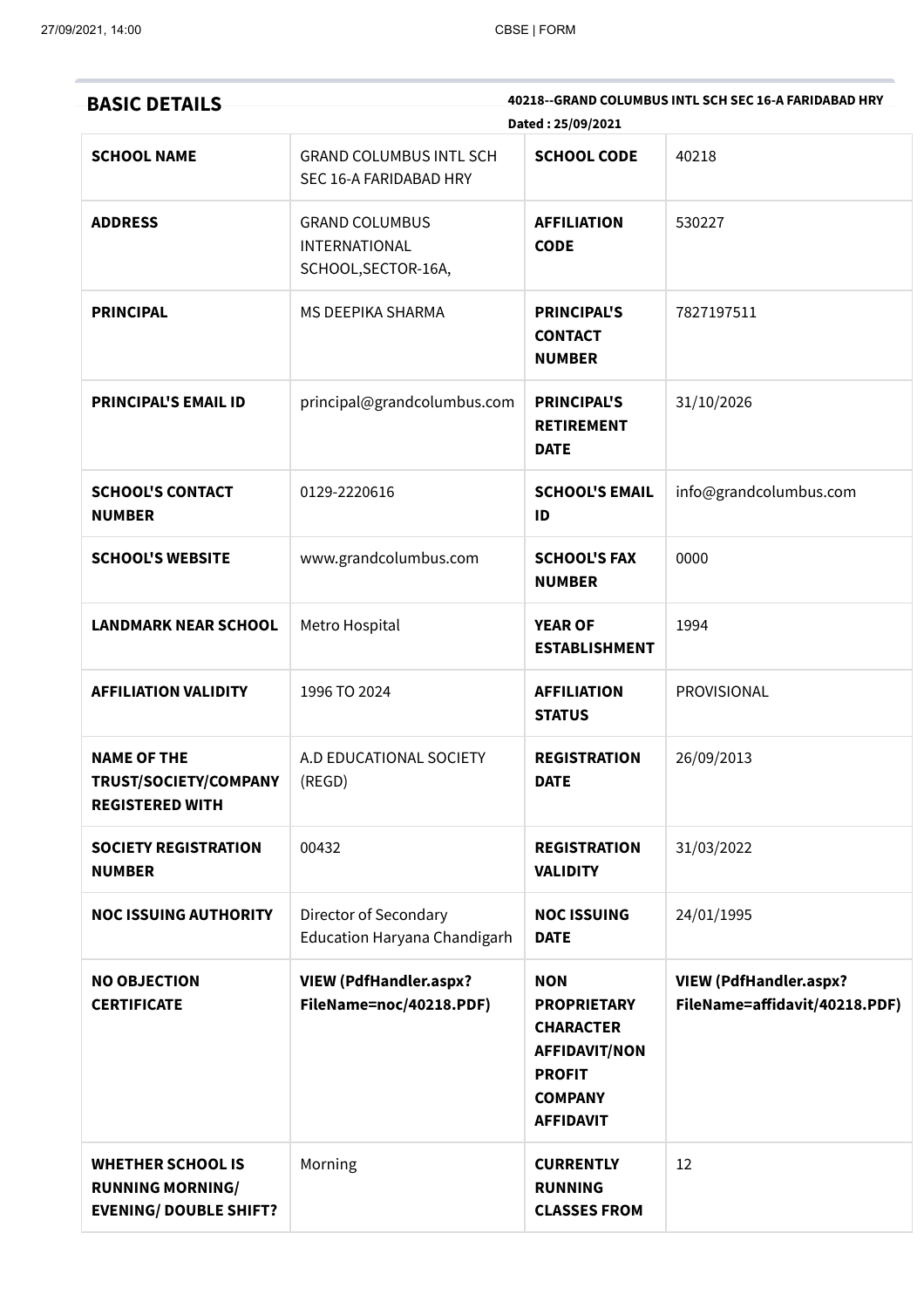| <b>WHETHER OFFERED</b>  | Yes | <b>EXAMINATION</b>    | 00 |
|-------------------------|-----|-----------------------|----|
| <b>VOCATIONAL/SKILL</b> |     | <b>CENTER</b>         |    |
| <b>SUBJECTS?</b>        |     | <b>NUMBER, IF ANY</b> |    |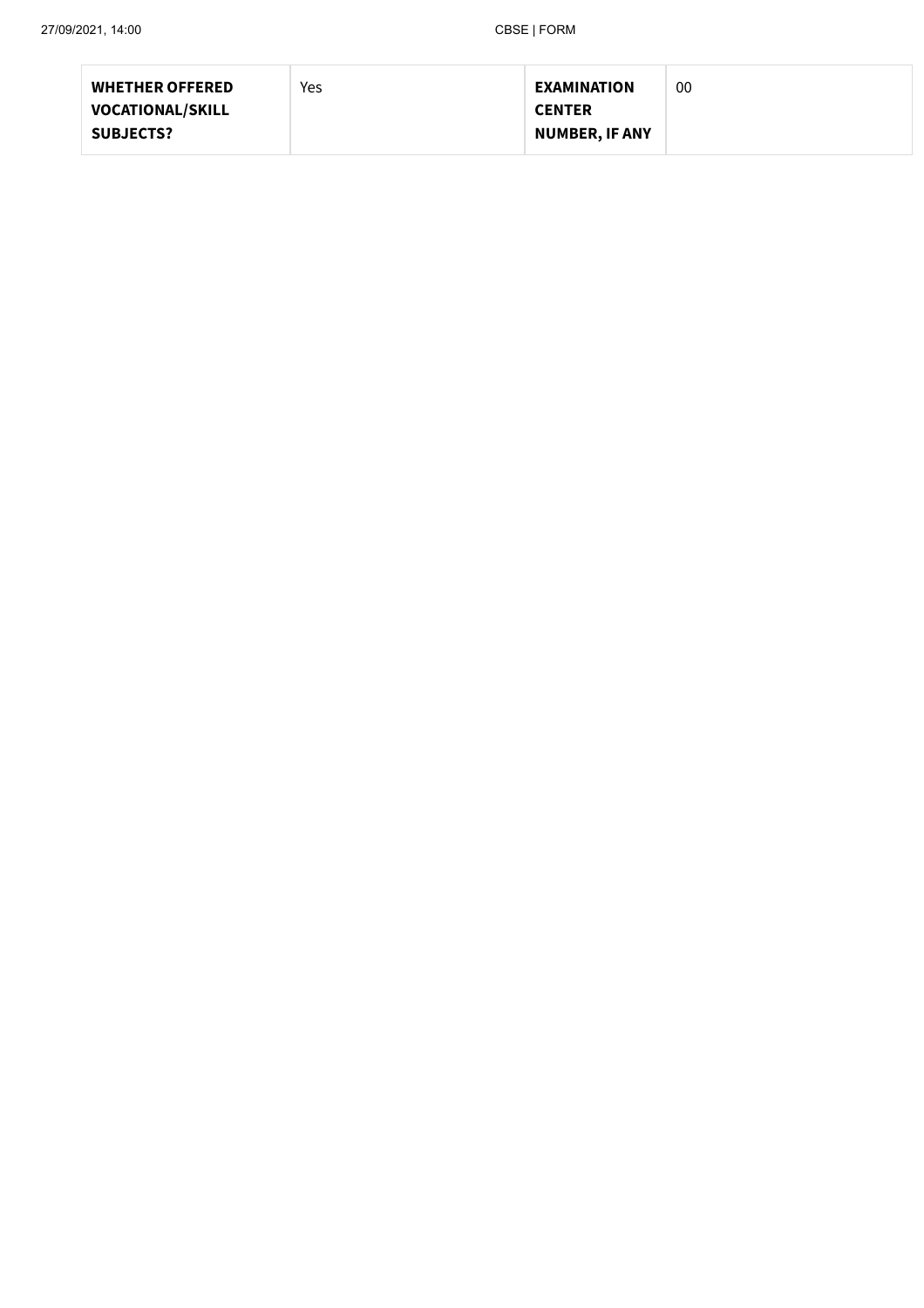| 40218--GRAND COLUMBUS INTL SCH SEC 16-A FARIDABAD HRY<br><b>FACULTY DETAILS</b><br>Dated: 25/09/2021                                                                                                                           |            |                                                                                                        |            |
|--------------------------------------------------------------------------------------------------------------------------------------------------------------------------------------------------------------------------------|------------|--------------------------------------------------------------------------------------------------------|------------|
| TOTAL NUMBER OF TEACHERS (ALL CLASSES)                                                                                                                                                                                         | 60         | <b>NUMBER OF PGTS</b>                                                                                  | 13         |
| <b>NUMBER OF TGTS</b>                                                                                                                                                                                                          | 18         | <b>NUMBER OF PRTS</b>                                                                                  | 26         |
| <b>NUMBER OF PETS</b>                                                                                                                                                                                                          | 03         | <b>OTHER NON-</b><br><b>TEACHING STAFF</b>                                                             | 30         |
| NUMBER OF MANDATORY TRAINING QUALIFIED TEACHERS                                                                                                                                                                                | 60         | <b>NUMBER OF</b><br><b>TRAININGS</b><br><b>ATTENDED BY</b><br><b>FACULTY SINCE</b><br><b>LAST YEAR</b> | 18         |
| <b>WHETHER SPECIAL EDUCATOR APPOINTED?</b>                                                                                                                                                                                     | <b>YES</b> | <b>WHETHER</b><br><b>COUNSELLOR</b><br><b>AND WELLNESS</b><br><b>TEACHER</b><br><b>APPOINTED?</b>      | <b>YES</b> |
| <b>HAS MANDATORY TRAINING OF TEACHERS AS PER THE TRAINING POLICY</b><br>(SECTION-16 OF AFFILIATION BYE-LAWS)<br>(http://cbseaff.nic.in/cbse_aff/attachment/onlineservices/affiliation-Bye-<br><b>Laws.pdf) BEEN COMPLETED?</b> | <b>YES</b> | <b>NUMBER OF NTTs</b>                                                                                  | 6          |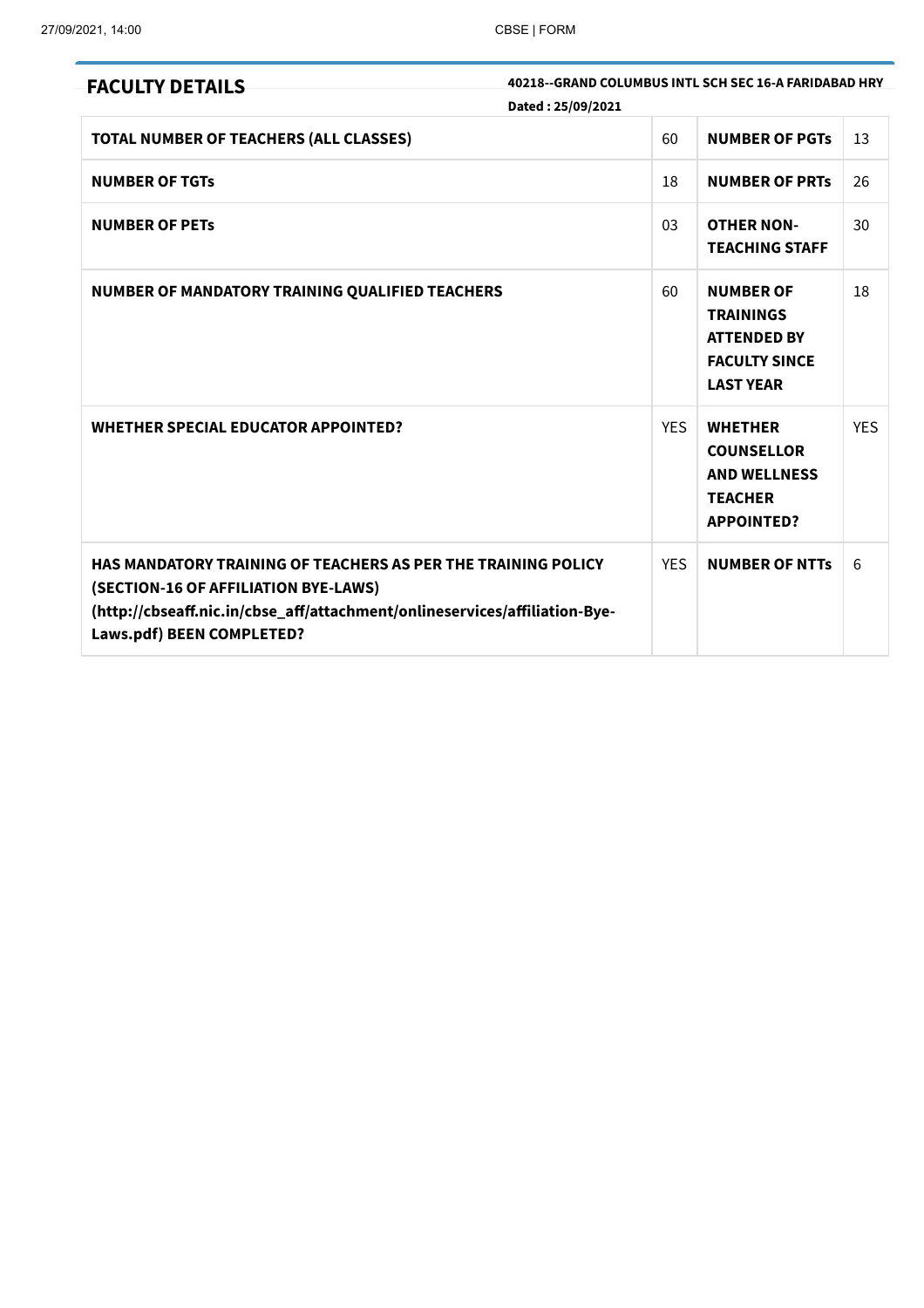| <b>STUDENT DETAILS</b>  |                                 | 40218--GRAND COLUMBUS INTL SCH SEC 16-A FARIDABAD HRY<br>Dated: 28/09/2020 |                                 |  |
|-------------------------|---------------------------------|----------------------------------------------------------------------------|---------------------------------|--|
| <b>CLASS</b>            | <b>TOTAL NUMBER OF SECTIONS</b> | <b>TOTAL PER CLASS INTAKE</b>                                              | <b>TOTAL NUMBER OF STUDENTS</b> |  |
| $\mathbf{1}$            | $\mathsf{3}$                    | 135                                                                        | 77                              |  |
| $\overline{\mathbf{2}}$ | $\mathsf{3}$                    | 135                                                                        | 74                              |  |
| $\mathbf{3}$            | $\mathsf{3}$                    | 135                                                                        | 96                              |  |
| 4                       | $\mathsf{3}$                    | 135                                                                        | 94                              |  |
| 5                       | $\mathsf{3}$                    | 135                                                                        | 93                              |  |
| $\bf 6$                 | $\mathsf{3}$                    | 135                                                                        | 100                             |  |
| $\mathbf 7$             | $\mathsf{3}$                    | 135                                                                        | 99                              |  |
| 8                       | $\mathsf{3}$                    | 135                                                                        | 96                              |  |
| 9                       | $\mathsf{3}$                    | 135                                                                        | 112                             |  |
| 10                      | $\overline{2}$                  | 90                                                                         | 73                              |  |
| 11                      | 4                               | 180                                                                        | 131                             |  |
| 12                      | $\overline{4}$                  | 180                                                                        | 61                              |  |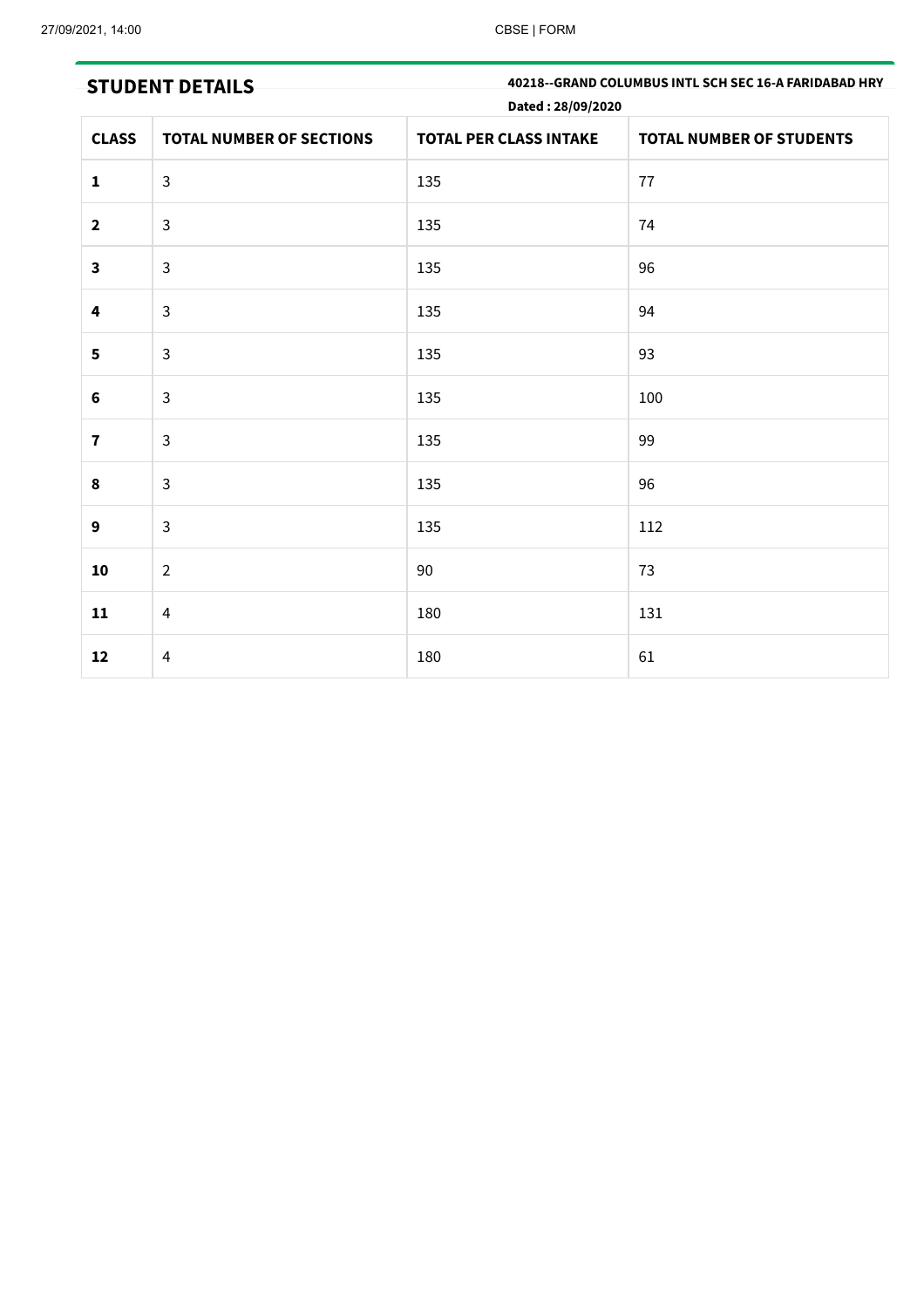| <b>ACADEMIC DETAILS</b>              | 40218--GRAND COLUMBUS INTL SCH SEC 16-A FARIDABAD HRY |
|--------------------------------------|-------------------------------------------------------|
|                                      | Dated: 27/09/2021                                     |
| <b>SUBJECTS OFFERED FOR CLASS 10</b> | <b>SUBJECTS OFFERED FOR CLASS 12</b>                  |
| 122---SANSKRIT                       | 055---ACCOUNTANCY                                     |
| 241--- MATHEMATICS BASIC             | 843--- ARTIFICIAL INTELLIGENCE                        |
| 018---FRENCH                         | 044---BIOLOGY                                         |
| 041---MATHEMATICS                    | 833---BUSINESS ADMINISTRATION                         |
| 049---PAINTING                       | 054---BUSINESS STUDIES                                |
| 402--- INFORMATION TECHNOLOGY        | 043---CHEMISTRY                                       |
| 034---HIND. MUSIC (VOCAL)            | 083---COMPUTER SCIENCE (NEW)                          |
| 401---RETAILING                      | 030---ECONOMICS                                       |
| 087---SOCIAL SCIENCE                 | 301---ENGLISH CORE                                    |
| 184---ENGLISH LANG & LIT.            | 029---GEOGRAPHY                                       |
| 165---COMPUTER APPLICATIONS          | 034---HIND MUSIC.VOCAL                                |
| 085---HINDI COURSE-B                 | 802--- INFORMATION TECHNOLOGY                         |
| 086---SCIENCE                        | 812---MARKETING                                       |
|                                      | 835---MASS MEDIA STUDIES                              |
|                                      | 041---MATHEMATICS                                     |
|                                      | 049---PAINTING                                        |
|                                      | 048--- PHYSICAL EDUCATION                             |
|                                      | 042--- PHYSICS                                        |
|                                      | 028---POLITICAL SCIENCE                               |
|                                      | 037---PSYCHOLOGY                                      |
|                                      | 801---RETAIL                                          |
|                                      | 803--- WEB APPLICATION                                |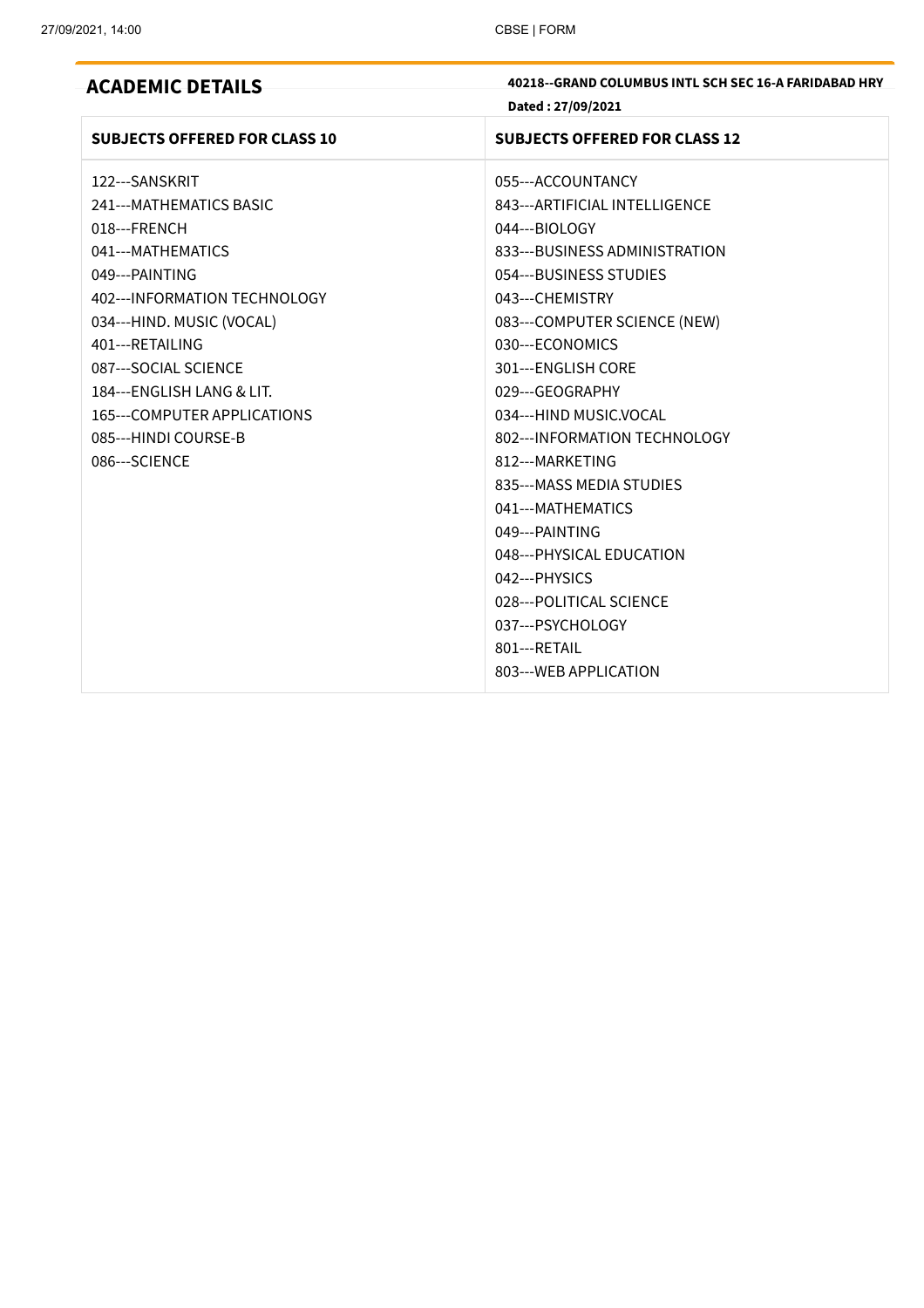| <b>INFRASTRUCTURE DETAILS</b>                                        |                | Dated: 27/09/2021                                                                    | 40218--GRAND COLUMBUS INTL SCH SEC 16-A FARIDABAD HRY |
|----------------------------------------------------------------------|----------------|--------------------------------------------------------------------------------------|-------------------------------------------------------|
| <b>TOTAL NUMBER OF</b><br><b>SITES OF SCHOOL</b>                     | $\mathbf{1}$   | <b>TOTAL NUMBER</b><br>OF BUILDING<br><b>BLOCKS</b>                                  | 4                                                     |
| <b>TOTAL AREA OF</b><br><b>SCHOOL IN</b><br><b>SQUARE METRES</b>     | 6068           | <b>TOTAL NUMBER</b><br><b>OF</b><br><b>PLAYGROUNDS</b>                               | $\mathbf{1}$                                          |
| <b>TOTAL AREA OF</b><br><b>PLAYGROUND IN</b><br><b>SQUARE METRES</b> | 3500           | <b>TOTAL NUMBER</b><br><b>OF ROOMS</b>                                               | 75                                                    |
| <b>TOTAL NUMBER OF</b><br><b>SMALL-SIZED</b><br><b>ROOMS</b>         | 11             | <b>TOTAL NUMBER</b><br>OF MEDIUM-SIZED<br><b>ROOMS</b>                               | 61                                                    |
| <b>TOTAL NUMBER OF</b><br><b>LARGE-SIZED</b><br><b>ROOMS</b>         | $1\,$          | <b>TOTAL NUMBER</b><br>OF MALE REST<br><b>ROOM</b>                                   | $\mathbf{1}$                                          |
| <b>TOTAL NUMBER OF</b><br><b>FEMALE REST</b><br><b>ROOM</b>          | $\overline{2}$ | <b>NUMBER OF</b><br><b>GIRLS TOILET</b>                                              | 21                                                    |
| <b>NUMBER OF BOYS</b><br><b>TOILET</b>                               | 26             | <b>NUMBER OF</b><br><b>TOILETS FOR</b><br><b>DIFFERENTLY</b><br><b>ABLED PERSONS</b> | $\mathbf{1}$                                          |
| <b>NUMBER OF</b><br><b>WASHROOMS FOR</b><br><b>FEMALE STAFF</b>      | 6              | <b>NUMBER OF</b><br><b>WASHROOMS FOR</b><br><b>MALE STAFF</b>                        | $\mathbf{3}$                                          |
| <b>TOTAL NUMBER OF</b><br><b>LIBRARIES</b>                           | $\mathbf{1}$   | <b>NUMBER OF</b><br><b>LABORATORIES</b>                                              | 10                                                    |
| <b>TOTAL NUMBER OF</b><br><b>STUDENT</b><br><b>CANTEENS</b>          | $\mathbf{1}$   | <b>TOTAL NUMBER</b><br><b>OF STAFF</b><br><b>CANTEENS</b>                            | $\mathbf 0$                                           |
| <b>NUMBER OF WATER</b><br><b>PURIFIERS/ROS</b>                       | $\overline{2}$ | <b>NUMBER OF</b><br><b>AUDITORIUMS</b>                                               | $\overline{2}$                                        |
| <b>NUMBER OF</b><br>LIFTS/ELEVATORS                                  | $\overline{2}$ | <b>NUMBER OF</b><br><b>DIGITAL</b><br><b>CLASSROOMS</b>                              | 40                                                    |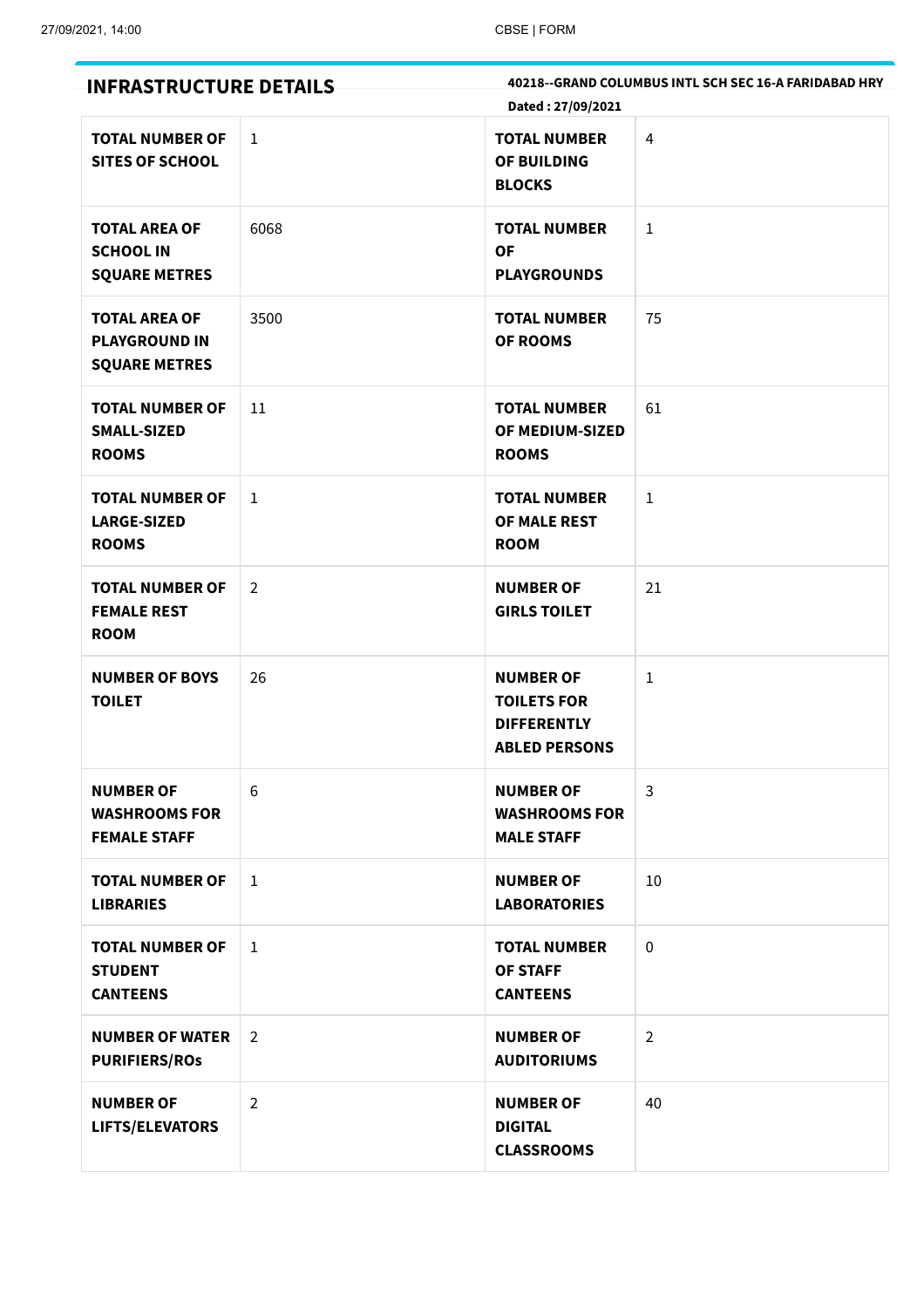| <b>DOES THE SCHOOL</b><br><b>HAVE HOSTEL</b><br><b>FACILITY</b>                   | <b>NO</b>    | <b>DOES THE</b><br><b>SCHOOL HAVE</b><br><b>GUARDS</b><br><b>EMPLOYED FOR</b><br><b>SAFETY</b> | <b>YES</b>      |
|-----------------------------------------------------------------------------------|--------------|------------------------------------------------------------------------------------------------|-----------------|
| <b>DOES THE SCHOOL</b><br><b>HAVE FIRE</b><br><b>EXTINGUISHERS</b>                | <b>YES</b>   | <b>DOES THE</b><br><b>SCHOOL HAVE</b><br><b>SPRINKLERS</b>                                     | <b>YES</b>      |
| <b>DOES THE SCHOOL</b><br><b>HAVE CCTV</b><br><b>CAMERAS</b><br><b>INSTALLED?</b> | <b>YES</b>   | <b>IS THE SCHOOL</b><br><b>EXAMINATION</b><br><b>CENTER OF CBSE?</b>                           | <b>YES</b>      |
| <b>TOTAL NUMBER OF</b><br><b>COMPUTERS IN ALL</b><br><b>COMPUTER LAB</b>          | 180          | <b>DOES THE</b><br><b>SCHOOL HAVE</b><br><b>WEB SERVERS</b>                                    | <b>YES</b>      |
| <b>DOES THE SCHOOL</b><br><b>HAVE A BOUNDARY</b><br><b>WALL?</b>                  | <b>YES</b>   | <b>IS YOUR SCHOOL</b><br><b>BARRIER FREE/</b><br><b>HAS RAMPS?</b>                             | <b>YES</b>      |
| <b>DOES THE SCHOOL</b><br><b>HAVE CLINIC</b><br><b>FACILITY?</b>                  | <b>YES</b>   | <b>DOES THE</b><br><b>SCHOOL HAVE A</b><br><b>STRONG ROOM?</b>                                 | <b>NO</b>       |
| <b>DOES THE SCHOOL</b><br><b>HAVE A</b><br><b>GYMNASIUM?</b>                      | <b>NO</b>    | <b>IS YOUR SCHOOL</b><br><b>WI-FI ENABLED?</b>                                                 | <b>YES</b>      |
| <b>PROVISION OF</b><br><b>WEB BASED</b><br><b>LEARNING</b><br><b>PROGRAMS?</b>    | <b>YES</b>   | <b>DOES THE</b><br><b>SCHOOL HAVE</b><br><b>FIRE ALARMS?</b>                                   | <b>YES</b>      |
| <b>DOES THE SCHOOL</b><br><b>HAVE SPORTS</b><br><b>FACILITY?</b>                  | <b>YES</b>   | <b>DOES THE</b><br><b>SCHOOL HAVE</b><br><b>INDOOR GAMES</b><br><b>FACILITY?</b>               | <b>YES</b>      |
| <b>DOES THE SCHOOL</b><br><b>HAVE A SWIMMING</b><br>POOL?                         | <b>NO</b>    | <b>DOES THE</b><br><b>SCHOOL HAVE</b><br><b>DANCE/MUSIC</b><br><b>FACILITY?</b>                | <b>YES</b>      |
| <b>TOTAL NUMBER OF</b><br><b>BUSES OWNED</b>                                      | 5            | <b>TOTAL NUMBER</b><br>OF BUSES HIRED                                                          | $\mathbf 0$     |
| <b>TOTAL NUMBER OF</b><br><b>VANS/MATADORS</b>                                    | $\mathbf{1}$ | <b>TOTAL NUMBER</b><br><b>OF DRIVERS</b>                                                       | $6\phantom{1}6$ |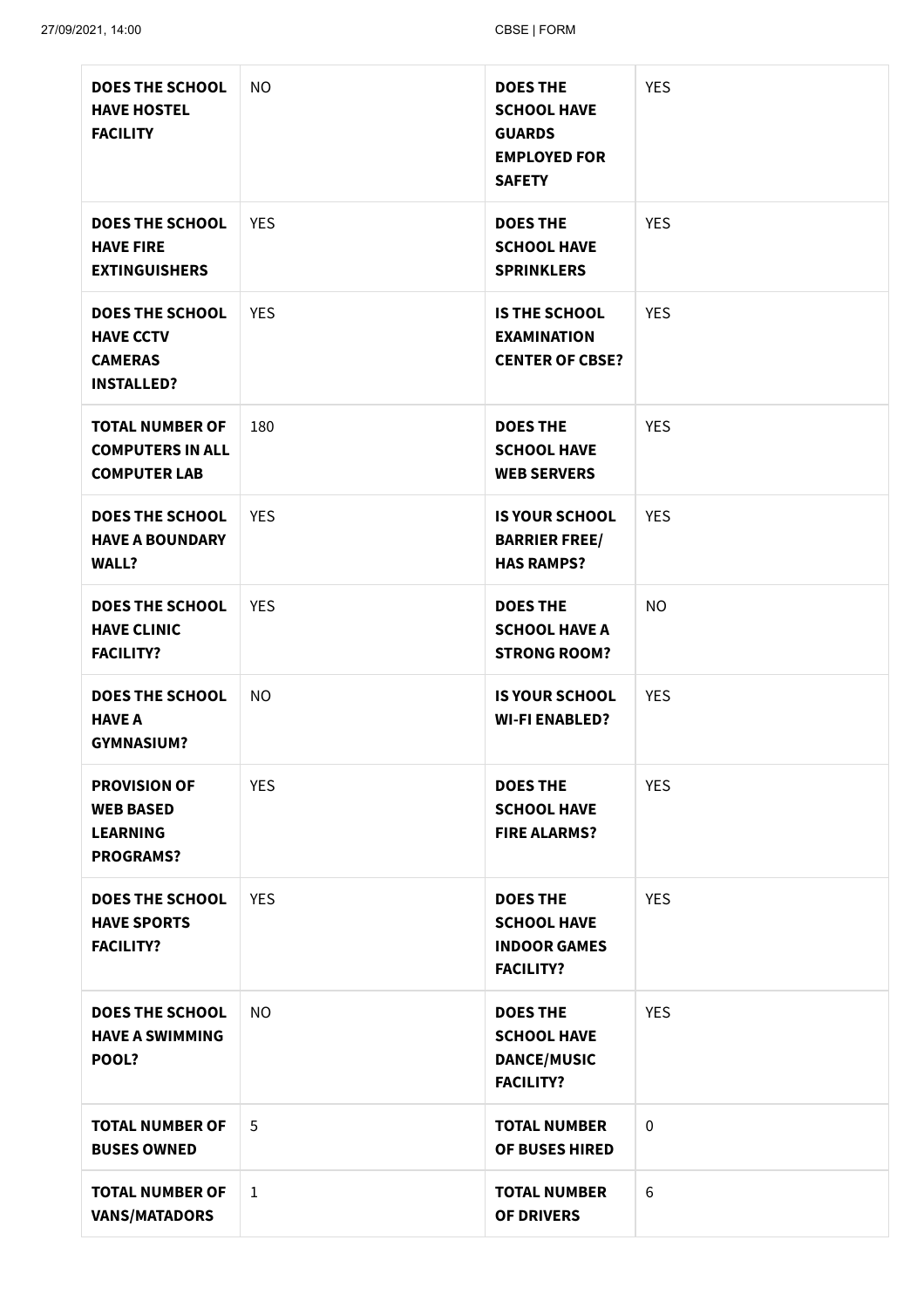| <b>NUMBER OF</b><br><b>FEMALE</b><br><b>ATTENDANTS FOR</b><br><b>BUS DUTY</b>                                                                                                                       | 20                                                            | <b>NUMBER OF</b><br><b>ACTIVITY ROOMS</b>                                                                           | $\overline{4}$                                                 |
|-----------------------------------------------------------------------------------------------------------------------------------------------------------------------------------------------------|---------------------------------------------------------------|---------------------------------------------------------------------------------------------------------------------|----------------------------------------------------------------|
| <b>NAME OF</b><br><b>TRANSPORT</b><br><b>COORDINATOR</b>                                                                                                                                            | MR JAGDISH VASHISTH                                           | <b>TRANSPORT</b><br><b>COORDINATOR</b><br><b>CONTACT</b>                                                            | 9654249004                                                     |
| <b>BUILDING SAFETY</b><br><b>CERTIFICATE</b>                                                                                                                                                        | <b>VIEW (PdfHandler.aspx?</b><br>FileName=building/40218.PDF) | <b>TRANSPORT</b><br><b>SAFETY</b><br><b>CERTIFICATE</b>                                                             | <b>VIEW (PdfHandler.aspx?</b><br>FileName=transport/40218.PDF) |
| <b>ARE THE HEALTH</b><br>AND HYGIENE,<br><b>TOILETS ON ALL</b><br><b>FLOORS, SEPARATE</b><br><b>TOILETS FOR</b><br>STAFF, RAMPS,<br>SIGNBOARDS, ETC.<br><b>BEING MAINTAINED</b><br><b>PROPERLY?</b> | <b>YES</b>                                                    | <b>IS THE SCHOOL</b><br><b>INFRASTRUCTURE</b><br><b>BEING USED FOR</b><br><b>ANY COMMERCIAL</b><br><b>ACTIVITY?</b> | <b>NO</b>                                                      |
| OTHER DETAILS                                                                                                                                                                                       |                                                               |                                                                                                                     |                                                                |

# OTHER DETAILS

| <b>TOTAL BOOKS</b><br><b>AVAILABLE IN THE</b><br><b>SCHOOL LIBRARY</b> | 8767       | <b>PERIODICALS IN</b><br>THE SCHOOL<br><b>LIBRARY</b>            | 12        |
|------------------------------------------------------------------------|------------|------------------------------------------------------------------|-----------|
| <b>DAILIES IN THE</b><br><b>SCHOOL LIBRARY</b>                         | 6          | <b>REFERENCE</b><br><b>BOOKS IN THE</b><br><b>SCHOOL LIBRARY</b> | 890       |
| <b>LIBRARY</b><br><b>RESOURCES</b>                                     | 5          | <b>DOES IT HAVE</b><br><b>LIBRARY</b><br><b>SOFTWARE</b>         | <b>No</b> |
| <b>LIBRARY SIZE (IN</b><br>SQ. METERS)                                 | 2120       | <b>COMPUTER LAB</b><br>SIZE (IN SQ.<br><b>METERS</b> )           | 650       |
| <b>COMPOSITE</b><br><b>SCIENCE LAB SIZE</b><br>(IN SQ. METERS)         | 650        | <b>CHEMISTRY LAB</b><br>SIZE (IN SQ.<br><b>METERS)</b>           | 650       |
| <b>PHYSICS LAB SIZE</b><br>(IN SQ. METERS)                             | 650        | <b>HOW MANY</b><br><b>ROOMS BETWEEN</b><br>400 to 500 SQ FT      | 5         |
| <b>DOES IT HAVE</b><br><b>LIBRARY INTERNET</b>                         | <b>YES</b> | <b>TOTAL NUMBER</b><br>OF LABORATORY                             | 9         |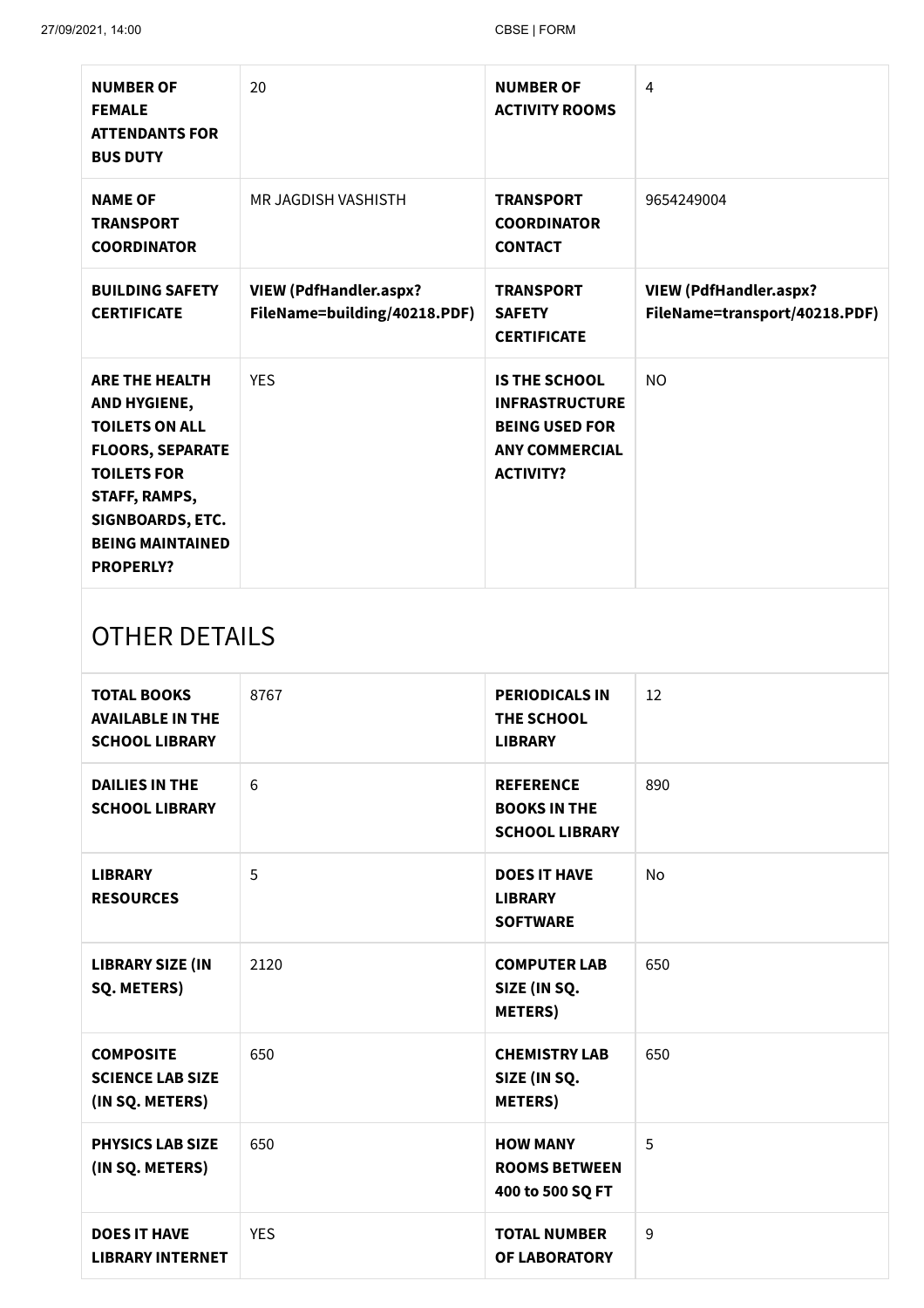| <b>WHETHER SCHOOL</b><br><b>HAS SINGLE</b><br><b>CONTIGUOUS PLOT</b><br>?                                                                                          | Yes            | <b>SCHOOL SITE</b><br>(TEMPORARY /<br><b>PERMANENT)</b>                                                                            | PERMANENT |
|--------------------------------------------------------------------------------------------------------------------------------------------------------------------|----------------|------------------------------------------------------------------------------------------------------------------------------------|-----------|
| <b>DISTANCE</b><br><b>BETWEEN TWO</b><br><b>SITES OF THE</b><br><b>SCHOOL</b>                                                                                      | $\overline{0}$ | <b>PURPOSE FOR</b><br><b>TWO SITES OF</b><br>THE SCHOOL                                                                            |           |
| <b>BIOLOGY LAB SIZE</b><br>(IN SQ. METERS)                                                                                                                         | 650            | <b>MATHEMATICS</b><br>LAB SIZE (IN SQ.<br><b>METERS</b> )                                                                          | 650       |
| <b>CERTIFYING THAT</b><br><b>NO OTHER</b><br><b>INSTITUTION</b><br>(APART FROM<br><b>SCHOOL) IS</b><br><b>RUNNING IN THE</b><br><b>CLAIMED LAND</b><br><b>AREA</b> | Yes            | THE SCHOOL<br><b>WILL NOT RUN</b><br><b>ANY BRANCH IN</b><br><b>THE PREVIOUS</b><br><b>PLOT WITH SAME</b><br><b>AFFILIATION NO</b> | Yes       |
| <b>HOW MANY ROOMS</b><br><b>LESS THAN 400 SQ</b><br><b>FT</b>                                                                                                      | 2              | <b>HOW MANY</b><br><b>ROOMS GREATER</b><br>THAN 500 SQ FT                                                                          | 46        |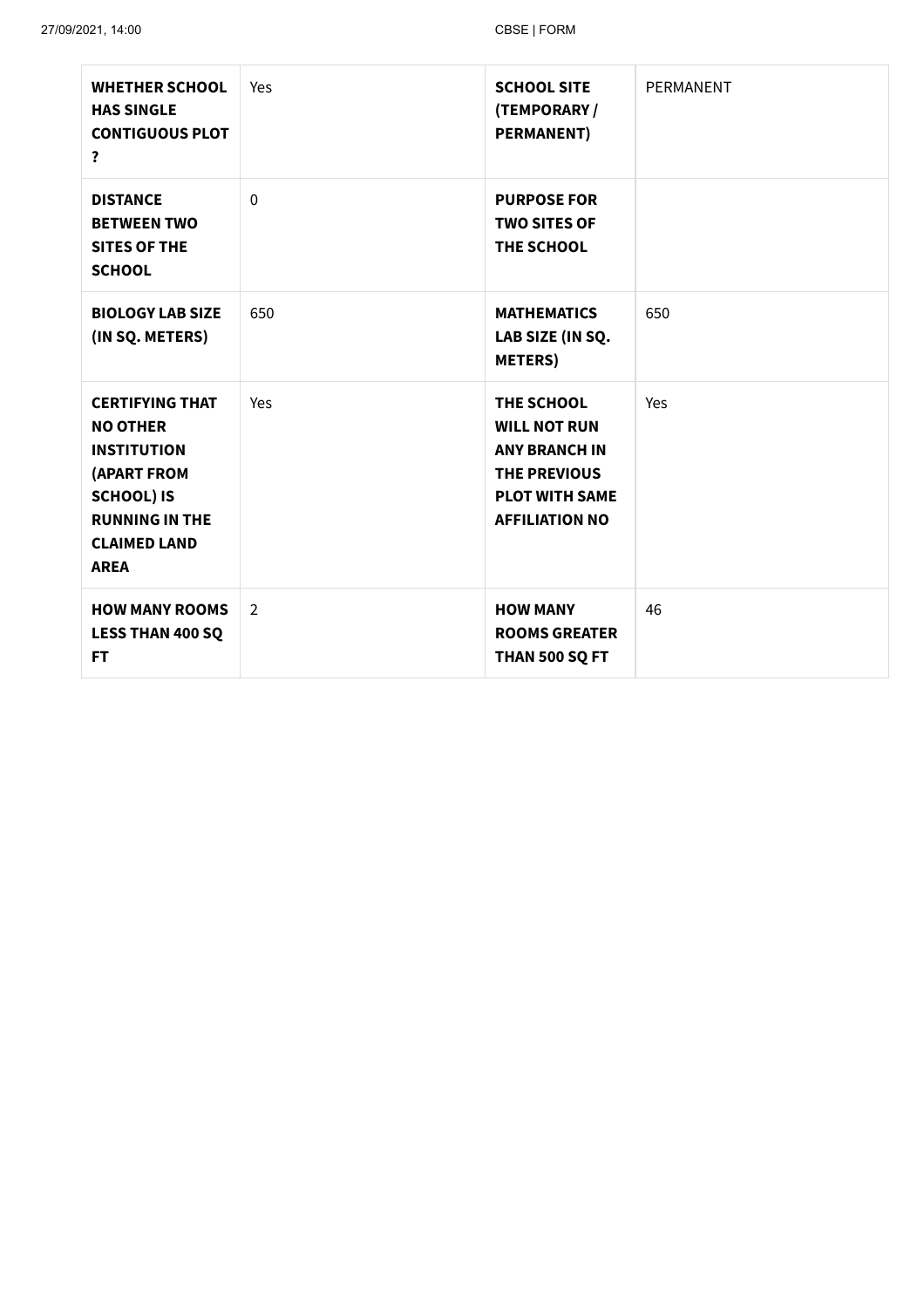|  |  |  | <b>LOCATION DETAILS</b> |  |  |  |  |
|--|--|--|-------------------------|--|--|--|--|
|--|--|--|-------------------------|--|--|--|--|

**LOCATION DETAILS 40218--GRAND COLUMBUS INTL SCH SEC 16-A FARIDABAD HRY Dated : 27/09/2021**

| <b>NEAREST NATIONALISED</b><br><b>BANK</b> | <b>PNB BANK</b>                         | <b>DISTANCE OF BANK FROM SCHOOL IN KM</b>               | 2.5 |
|--------------------------------------------|-----------------------------------------|---------------------------------------------------------|-----|
| <b>NEAREST BUS STATION</b>                 | NIT FARIDABAD                           | DISTANCE OF BUS TERMINAL FROM SCHOOL IN<br>KM           | 3   |
| <b>NEAREST RAILWAY STATION</b>             | OLD FARIDABAD                           | DISTANCE OF RAILWAY STATION FROM SCHOOL<br><b>IN KM</b> | 2.5 |
| <b>NEAREST AIRPORT</b>                     | <b>IGI AIRPORT</b>                      | DISTANCE OF AIRPORT FROM SCHOOL IN KM                   | 45  |
| <b>NEAREST HOSPITAL</b>                    | <b>METRO HEART</b><br><b>HOSPTAL</b>    | DISTANCE OF HOSPITAL FROM SCHOOL IN KM                  | 0.5 |
| <b>NEAREST POLICE STATION</b>              | <b>CENTRAL POLICE</b><br><b>STATION</b> | DISTANCE OF POLICE STATION FROM SCHOOL IN<br>KМ         | 6   |
| <b>NEAREST METRO STATION</b>               | NEELAM AJRONDA                          | DISTANCE OF METRO FROM SCHOOL IN KM                     | 1.5 |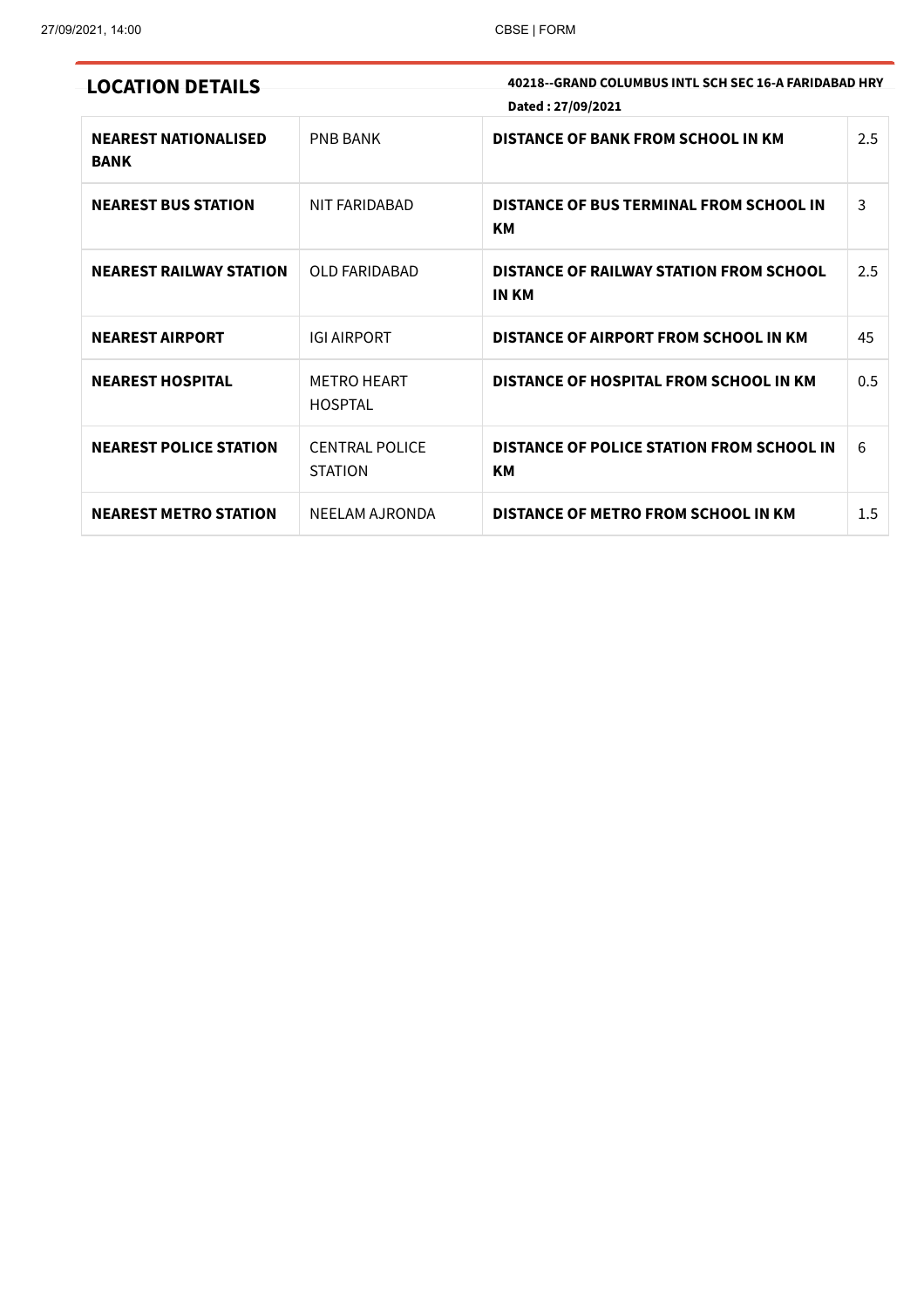**CONTRIBUTION TOWARDS ENVIRONMENT PROTECTION** COLUMBUS INTL SCH SEC 16-A FARIDABAD HRY **Dated : 19/10/2020**

| WHETHER RAIN WATER HARVESTING HAS<br><b>BEEN DONE IN THE CAMPUS?</b>                                                                                       | <b>YES</b> | <b>WHETHER ROOF WATER HARVESTING IS</b><br><b>BEING UNDERTAKEN BY THE SCHOOL?</b>                                                           | <b>YES</b> |
|------------------------------------------------------------------------------------------------------------------------------------------------------------|------------|---------------------------------------------------------------------------------------------------------------------------------------------|------------|
| <b>WHETHER HARVESTED WATER IS RECYCLED</b><br><b>FOR GARDENING, ETC?</b>                                                                                   | NO.        | <b>WHETHER SCHOOL ENSURES</b><br><b>MAINTENANCE OF ALL WATER</b><br><b>FAUCETS/PIPES ETC TO PREVENT ANY</b><br><b>LEAKAGES?</b>             | <b>YES</b> |
| WHETHER SEGREGATION OF WASTE IS DONE<br><b>AT SOURCE?</b>                                                                                                  | <b>YES</b> | WHETHER ORGANIC WASTE IS BEING<br><b>RECYCLED?</b>                                                                                          | NO.        |
| <b>WHETHER WASTE PAPER IS RECYCLED?</b>                                                                                                                    | NO.        | WHETHER SCHOOL IS MAKING EFFORTS<br>TO REDUCE USE OF PAPER BY<br><b>ADOPTING IT SOLUTIONS?</b>                                              | <b>YES</b> |
| WHETHER THERE IS PROPER DISPOSAL OF<br><b>SOLID WASTE?</b>                                                                                                 | <b>YES</b> | <b>WHETHER THERE IS A SYSTEM FOR</b><br><b>DISPOSAL OF ELECTRONIC WASTE?</b>                                                                | <b>NO</b>  |
| WHETHER SCHOOL IS USING ENERGY SAVING<br>AND ENERGY EFFICIENT ELECTRICAL<br><b>EQUIPMENT?</b>                                                              | <b>YES</b> | <b>WHETHER PLANTATION/GARDENING</b><br><b>HAS BEEN DONE IN AND AROUND</b><br><b>CAMPUS?</b>                                                 | <b>YES</b> |
| WHETHER DRIP IRRIGATION IS THE ONLY<br><b>MEANS OF WATERING THE GARDEN?</b>                                                                                | <b>NO</b>  | WHETHER SCHOOL IS USING SOLAR<br><b>ENERGY?</b>                                                                                             | <b>NO</b>  |
| WHETHER WASTE WATER FROM RO PLANT<br><b>FOR DRINKING WATER IS BEING</b><br><b>HARVESTED/RECYCLED?</b>                                                      | <b>YES</b> | WHETHER SCHOOL IS PROMOTING<br>AWARENESS AMONGST CHILDREN AND<br><b>PARENTS ON ENVIRONMENTAL</b><br><b>CONSERVATION AND CLEANLINESS?</b>    | <b>YES</b> |
| WHETHER CHILDREN ARE BEING TAUGHT<br><b>HOW TO AUDIT THE USE OF WATER AND</b><br><b>WHETHER THEY ARE BEING ENCOURAGED TO</b><br><b>TAKE IT UP AT HOME?</b> | <b>YES</b> | <b>WHETHER CHILDREN ARE TAKING UP</b><br><b>WATER AUDITING AT SCHOOL?</b>                                                                   | NO.        |
| <b>WHETHER ENVIRONMENTAL LITERACY IS</b><br><b>PROMOTED THROUGH INTEGRATION IN</b><br><b>ACADEMICS?</b>                                                    | <b>YES</b> | <b>WHETHER TREES HAVE BEEN PLANTED</b><br>BY STUDENTS, IN SCHOOL AT HOME/IN<br><b>NEIGHBOURHOOD IN THE CURRENT</b><br><b>ACADEMIC YEAR?</b> | <b>YES</b> |
| <b>WHETHER CONSERVATION OF ENVIRONMENT</b><br><b>IS PROMOTED?</b>                                                                                          | <b>YES</b> | <b>TOTAL TREES PLANTED? (BY STUDENTS</b><br><b>AND TEACHERS)</b>                                                                            | 100        |
| TOTAL AMOUNT OF WATER CONSERVED (IN<br>LITRES)? (BY STUDENTS AND TEACHERS)                                                                                 | 20000      | <b>TARGET DATE FOR STOPPING USE OF</b><br><b>POLYTHENE</b>                                                                                  | 12/31/2019 |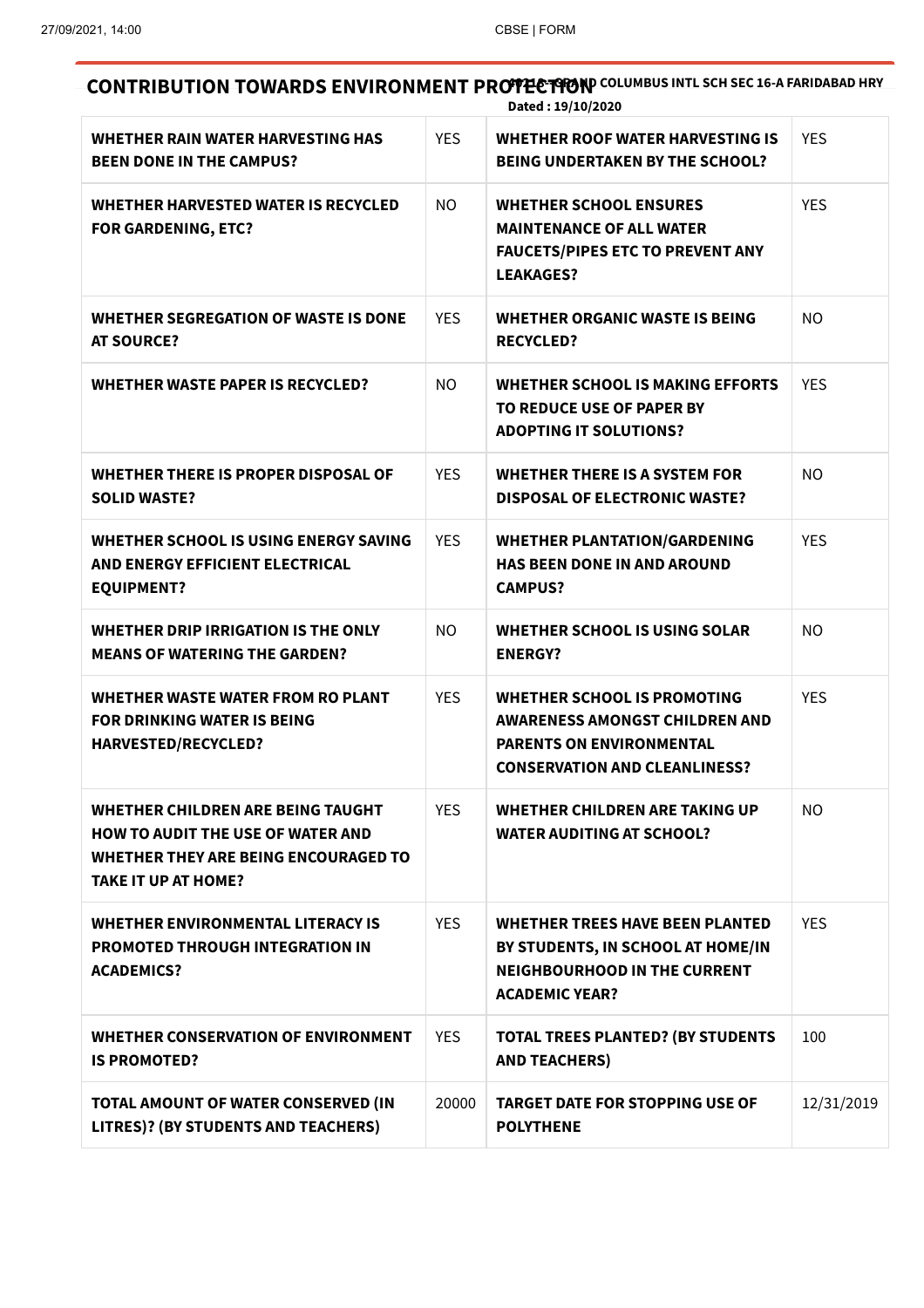**CHAIRMAN/PRESIDENT'S CORRESPONDENT DEPAIL AND COMERTS** INTL SCH SEC 16-A FARIDABAD HRY **Dated : 25/09/2021**

| <b>CHAIRMAN/PRESIDENT'S/</b><br><b>CORRESPONDENT NAME</b>                                                                      | <b>SURESH CHANDER</b> | <b>CHAIRMAN/PRESIDENT'S/</b><br><b>CORRESPONDENT</b><br><b>ADDRESS</b>    | GRAND<br><b>COLUMBUS</b><br><b>INTERNATIONAL</b><br>SCHOOL, SEC-16A |
|--------------------------------------------------------------------------------------------------------------------------------|-----------------------|---------------------------------------------------------------------------|---------------------------------------------------------------------|
| <b>CHAIRMAN/PRESIDENT'S/</b><br><b>CORRESPONDENT PHONE (OFFICE)</b>                                                            | 9811015462            | <b>CHAIRMAN/PRESIDENT'S/</b><br><b>CORRESPONDENT PHONE</b><br>(RESIDENCE) | 9811015462                                                          |
| <b>SECRETARY NAME</b>                                                                                                          | <b>SS GUSAIN</b>      | <b>TOTAL MEMBERS</b>                                                      | 7                                                                   |
| WHETHER THE SCHOOL MANAGING COMMITTEE HAS BEEN<br><b>CONSTITUTED AS PER OF REQUIREMENTS OF AFFILIATION</b><br><b>BYE-LAWS?</b> |                       | Yes                                                                       |                                                                     |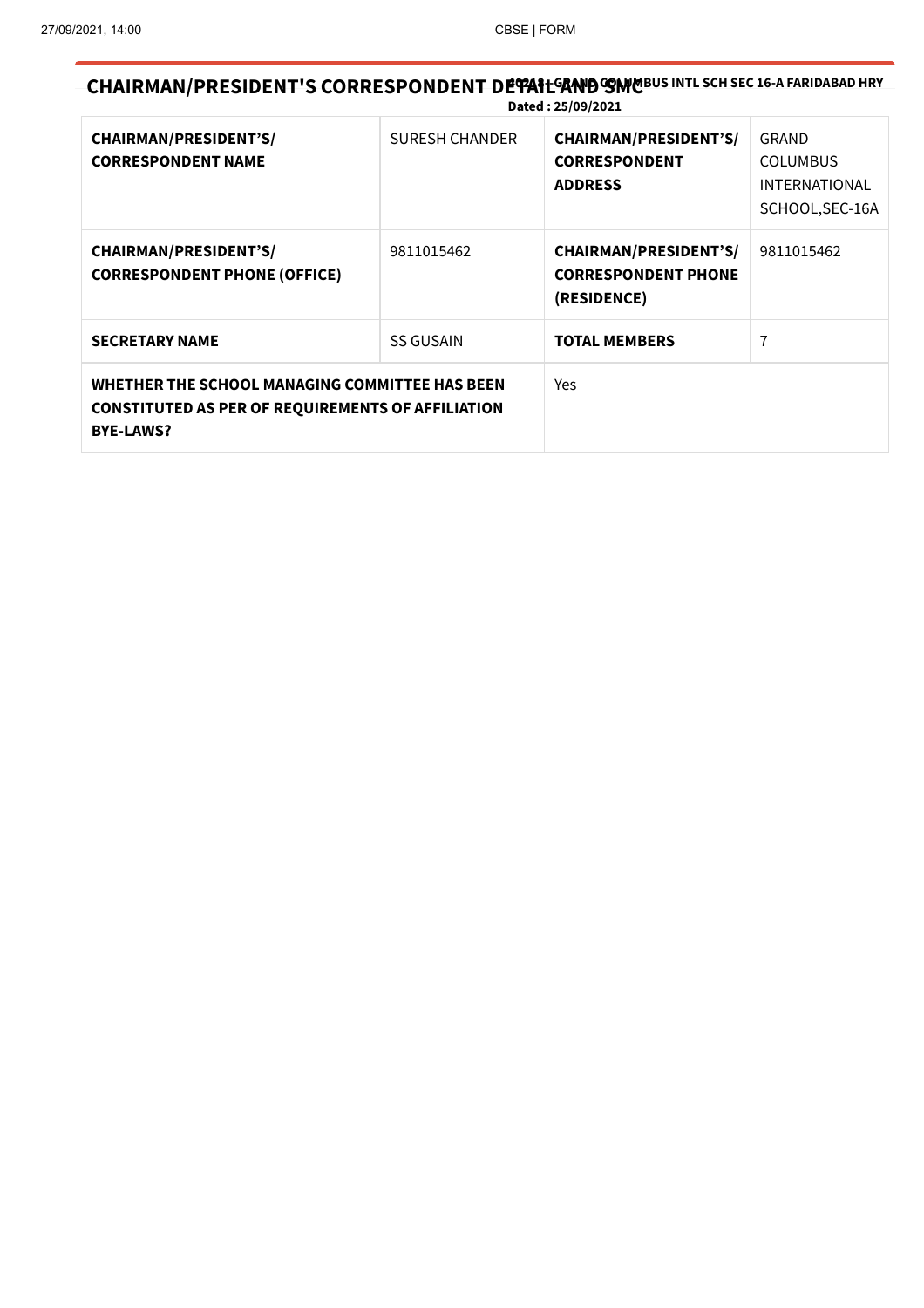| <b>SCHOOL WEBSITE INFORMATION</b>                                                       | Dated: 25/09/2021                                                                                                                                                                                                                                      | 40218--GRAND COLUMBUS INTL SCH SEC 16-A FARIDABAD HRY                                                                                    |                |
|-----------------------------------------------------------------------------------------|--------------------------------------------------------------------------------------------------------------------------------------------------------------------------------------------------------------------------------------------------------|------------------------------------------------------------------------------------------------------------------------------------------|----------------|
| URL OF SCHOOL WEBSITE                                                                   | http://www.grandcolumbus.com/                                                                                                                                                                                                                          | <b>DETAILS OF CURRICULUM</b>                                                                                                             | Yes            |
| <b>SCHOOL MANAGING COMMITTEE</b><br><b>INFORMATION</b>                                  | Yes                                                                                                                                                                                                                                                    | <b>TRANSFER CERTIFICATE SAMPLE</b>                                                                                                       | No.            |
| <b>NORMS FOLLOWED FOR FIXING</b><br>FEE                                                 | No                                                                                                                                                                                                                                                     | <b>SELF AFFIDAVIT OF SCHOOL</b>                                                                                                          | N <sub>o</sub> |
| <b>AFFILIATION STATUS</b><br>(MIDDLE/SECONDARY/SENIOR<br><b>SECONDARY)</b>              | Yes                                                                                                                                                                                                                                                    | <b>DETAILS OF INFRASTRUCTURE</b>                                                                                                         | Yes            |
| <b>DETAILS OF TEACHERS</b><br><b>INCLUDING QUALIFICATIONS</b>                           | Yes                                                                                                                                                                                                                                                    | <b>DETAILS OF TEACHERS</b><br><b>TRAINING</b>                                                                                            | No             |
| THE NUMBER OF STUDENTS<br><b>CLASS WISE</b>                                             | No                                                                                                                                                                                                                                                     | <b>LIST OF BOOKS PRESCRIBED IN</b><br><b>VARIOUS CLASSES</b>                                                                             | No             |
| <b>ANNUAL REPORT</b>                                                                    | No                                                                                                                                                                                                                                                     | <b>SCHOOL CIRCULARS</b>                                                                                                                  | No.            |
| POSTAL ADDRESS AND E-MAIL,<br><b>TELEPHONE NOS. OF SCHOOL</b><br><b>AND AUTHORITIES</b> | Yes                                                                                                                                                                                                                                                    | AS PER THE SECTION (2.4.9) OF<br><b>AFFILIATION BYE-LAWS,</b><br><b>INFORMATION WITH REGARD TO</b><br><b>FEES CHARGED FOR EACH CLASS</b> | No.            |
| <b>PERIOD OF AFFILIATION</b>                                                            | Yes                                                                                                                                                                                                                                                    | <b>ACADEMIC CALENDAR OF THE</b><br><b>SCHOOL</b>                                                                                         | Yes            |
|                                                                                         | AS PER THE SECTION (2.4.7 (B)) OF AFFILIATION BYE-LAWS, WRITTEN DECLARATION DULY SIGNED BY THE<br>MANAGER AND THE PRINCIPAL TO THE EFFECT THAT THEY HAVE GONE THROUGH THE CONTENTS OF THE<br>BOOKS PRESCRIBED BY THE SCHOOL AND OWN THE RESPONSIBILITY |                                                                                                                                          | No.            |
|                                                                                         | ACADEMIC ACHIEVEMENTS; WRITE UP ON ALL EFFORTS MADE IN THE FIELD OF ENVIRONMENT                                                                                                                                                                        |                                                                                                                                          | No             |

**EDUCATION, SPORTS ACHIEVEMENTS, INNOVATIONS, OVERALL RESULTS, PTA ACTIVITIES, IMPORTANT SMC DECISIONS BEEN ADDED IN ANNUAL REPORT OF THE SCHOOL**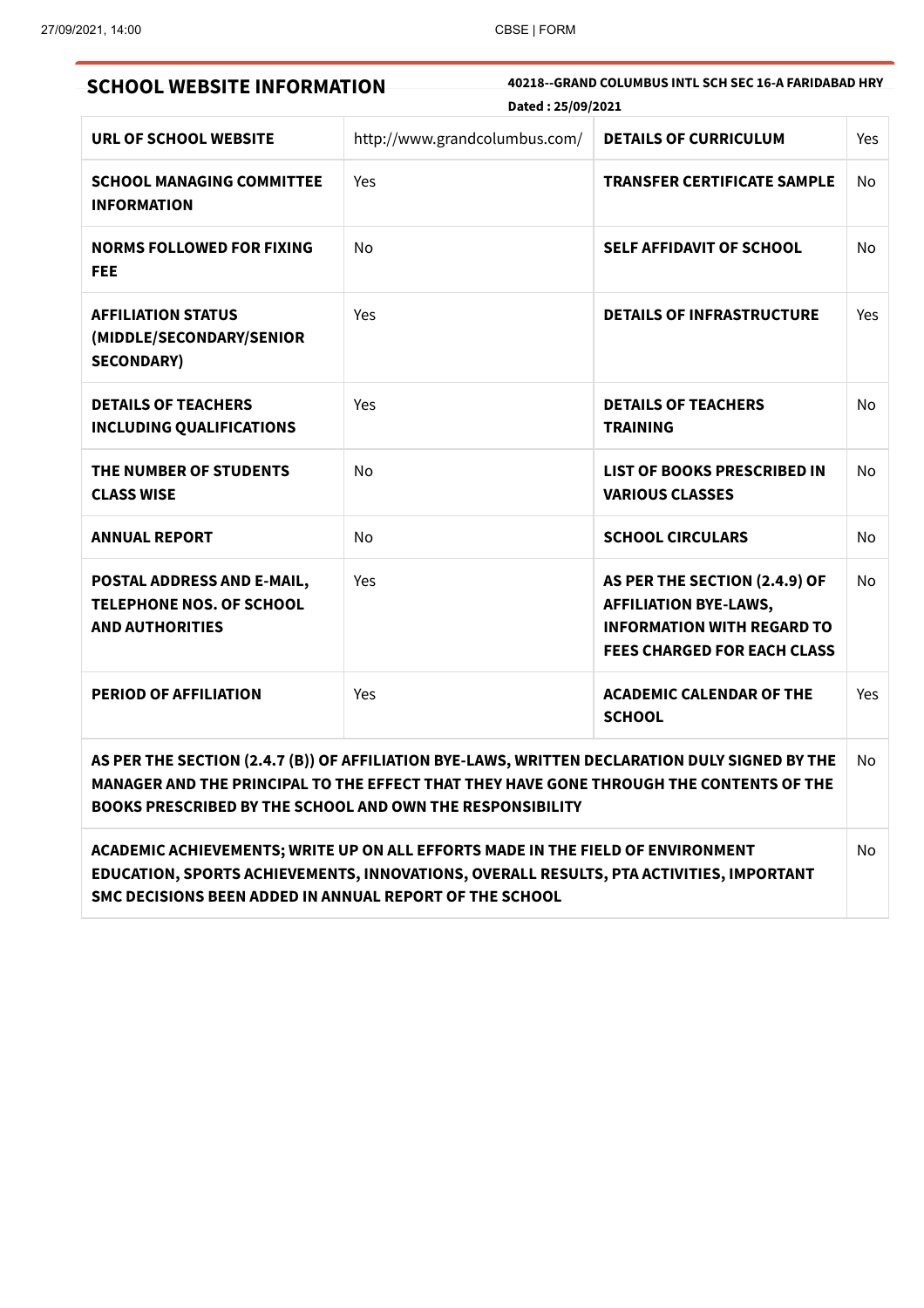| <b>OTHER VITAL INFORMATION</b>                                                                                                              |                             | 40218--GRAND COLUMBUS INTL SCH SEC 16-A FARIDABAD HRY<br>Dated: 25/09/2021                                      |                        |  |  |
|---------------------------------------------------------------------------------------------------------------------------------------------|-----------------------------|-----------------------------------------------------------------------------------------------------------------|------------------------|--|--|
| <b>10th BOARD PASS</b><br><b>PERCENTAGE</b><br>(2014/2015/2016)                                                                             | 100/100/100                 | <b>12th BOARD PASS</b><br><b>PERCENTAGE</b><br>(2014/2015/2016)                                                 | 100/100/100            |  |  |
| <b>NAME OF</b><br><b>WELLNESS/ACTIVITY</b><br><b>TEACHER</b>                                                                                | <b>YES</b>                  | <b>NAME OF</b><br><b>GRIEVANCE/COMPLAINT</b><br><b>REDRESSAL OFFICER</b>                                        | MS DEEPIKA SHARMA      |  |  |
| <b>CONTACT NUMBER OF</b><br><b>GRIEVANCE/COMPLAINT</b><br><b>REDRESSAL OFFICER</b>                                                          | 7827197511                  | <b>EMAIL ID OF</b><br><b>GRIEVANCE/COMPLAINT</b><br><b>REDRESSAL OFFICER</b>                                    | principal@grandcolumbu |  |  |
| <b>NAME OF HEAD OF SEXUAL</b><br><b>HARASSMENT COMMITTEE</b>                                                                                | <b>MS DEEPIKA SHARMA</b>    | <b>CONTACT NUMBER OF</b><br><b>HEAD OF SEXUAL</b><br><b>HARASSMENT</b><br><b>COMMITTEE</b>                      | 7827197511             |  |  |
| <b>EMAIL ID OF HEAD OF</b><br><b>SEXUAL HARASSMENT</b><br><b>COMMITTEE</b>                                                                  | principal@grandcolumbus.com | <b>NAME OF CONTACT</b><br><b>PERSON IN CASE OF</b><br><b>EMERGENCY</b>                                          | MS DEEPIKA SHARMA      |  |  |
| <b>CONTACT NUMBER OF</b><br><b>CONTACT PERSON IN CASE</b><br>OF EMERGENCY                                                                   | 7827197511                  | <b>EMAIL ID OF CONTACT</b><br><b>PERSON IN CASE OF</b><br><b>EMERGENCY</b>                                      | principal@grandcolumbu |  |  |
| <b>TOTAL NUMBER OF</b><br><b>DOCTORS IN SCHOOL</b><br><b>CLINIC</b>                                                                         | $\mathbf 0$                 | <b>TOTAL NUMBER OF</b><br><b>NURSES IN SCHOOL</b><br><b>CLINIC</b>                                              | $\overline{2}$         |  |  |
| <b>TOTAL NUMBER OF BEDS IN</b><br><b>SCHOOL CLINIC</b>                                                                                      | 2                           | <b>LEVEL OF INVOLVEMENT</b><br>OF SCHOOL IN CBSE<br><b>ACTIVITIES</b>                                           | <b>ACTIVE</b>          |  |  |
| <b>DO THE TEACHERS GET</b><br><b>PROPER GRADE LIKE</b><br><b>PGT/TGT AS PER THE</b><br><b>CLASSES THEY ARE</b><br><b>ENTITLED TO TEACH?</b> | <b>YES</b>                  | <b>DO THE TEACHERS AND</b><br><b>STAFF GET THEIR</b><br><b>SALARY WITHIN FIRST</b><br><b>WEEK OF THE MONTH?</b> | <b>YES</b>             |  |  |
| <b>DOES THE SCHOOL HAVE</b><br><b>EPF FACILITY FOR STAFF</b>                                                                                | <b>YES</b>                  | <b>EPF REGISTRATION</b><br><b>NUMBER</b>                                                                        | HRFBD0008464           |  |  |
| <b>MODE OF SALARY PAYMENT</b>                                                                                                               | bankpayment                 | <b>NAME OF BANK WITH</b><br><b>SALARY ACCOUNT</b>                                                               | <b>HDFC BANK</b>       |  |  |
| <b>ARE THE SCHOOL</b><br><b>ACCOUNTS AUDITED</b><br><b>REGULARLY?</b>                                                                       | <b>YES</b>                  | <b>PARENT TEACHERS</b><br><b>ASSOCIATION AS PER</b><br><b>NORMS</b>                                             | <b>YES</b>             |  |  |
| <b>ACADEMIC SESSION</b>                                                                                                                     | <b>APRIL TO MARCH</b>       | <b>VACATION PERIOD</b>                                                                                          | <b>MAY TO JUNE</b>     |  |  |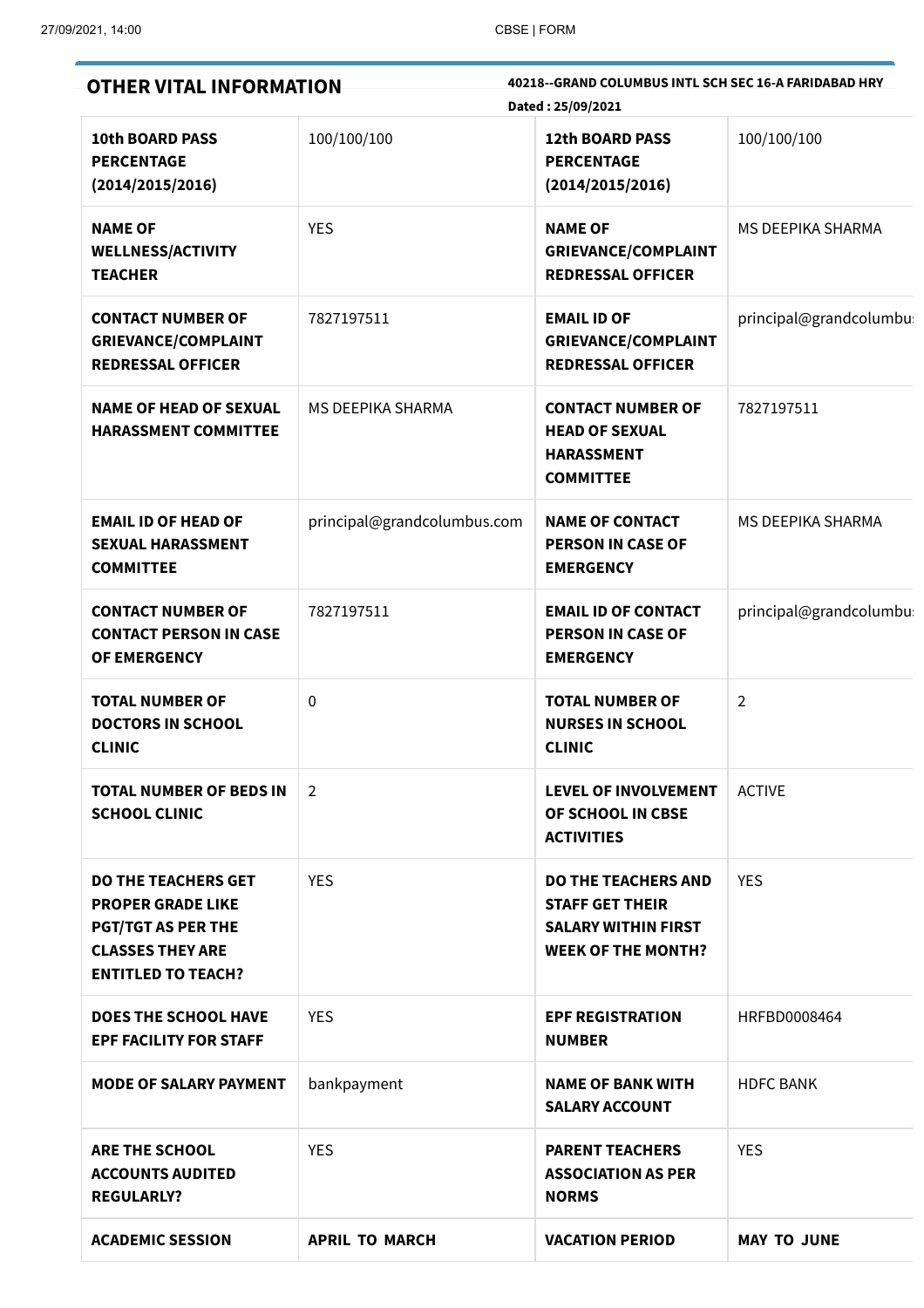| <b>AUDITED BALANCE SHEET</b><br><b>OF SCHOOL</b>                                                             | <b>VIEW (PdfHandler.aspx?</b><br>FileName=balance/40218.pdf) | <b>STAFF STATEMENT OF</b><br><b>SCHOOL</b>                                | <b>VIEW (PdfHandler.aspx?</b><br>FileName=staff/40218.po |  |  |
|--------------------------------------------------------------------------------------------------------------|--------------------------------------------------------------|---------------------------------------------------------------------------|----------------------------------------------------------|--|--|
| <b>INCOME AND EXPENDITURE</b><br><b>STATEMENT</b>                                                            | <b>VIEW (PdfHandler.aspx?</b><br>FileName=income/40218.pdf)  | <b>ACADEMIC CALENDAR</b><br><b>OF SCHOOL</b>                              | <b>VIEW (PdfHandler.aspx?</b><br>FileName=academic/402   |  |  |
| <b>AVAILABILITY OF STAFF</b><br><b>WITH KNOWLEDGEOF</b><br>SOFTWARE/SCANNING/GEO<br><b>TAGGING/INTERNET?</b> | <b>YES</b>                                                   | <b>WHETHER SUFFICIENT</b><br><b>GUARDS EMPLOYED</b><br><b>FOR SAFETY?</b> | <b>YES</b>                                               |  |  |
| <b>BEST PRACTICES OF SCHOOL</b>                                                                              |                                                              |                                                                           |                                                          |  |  |
| TREE PLANTATION; QUIZ, DEBATE, EXTEMPORE, RANGOLI MAKING & SPORTS ACTIVITIES & COMPETITIONS; SPECIAL         |                                                              |                                                                           |                                                          |  |  |

ASSEMBLIES ; SPECIAL COMPAIGNS;INTERNATIONAL EXCHANGE PROGRAM; INTERACT CLUB IN CONNECT WITH ROTARY ; N CONFERENCE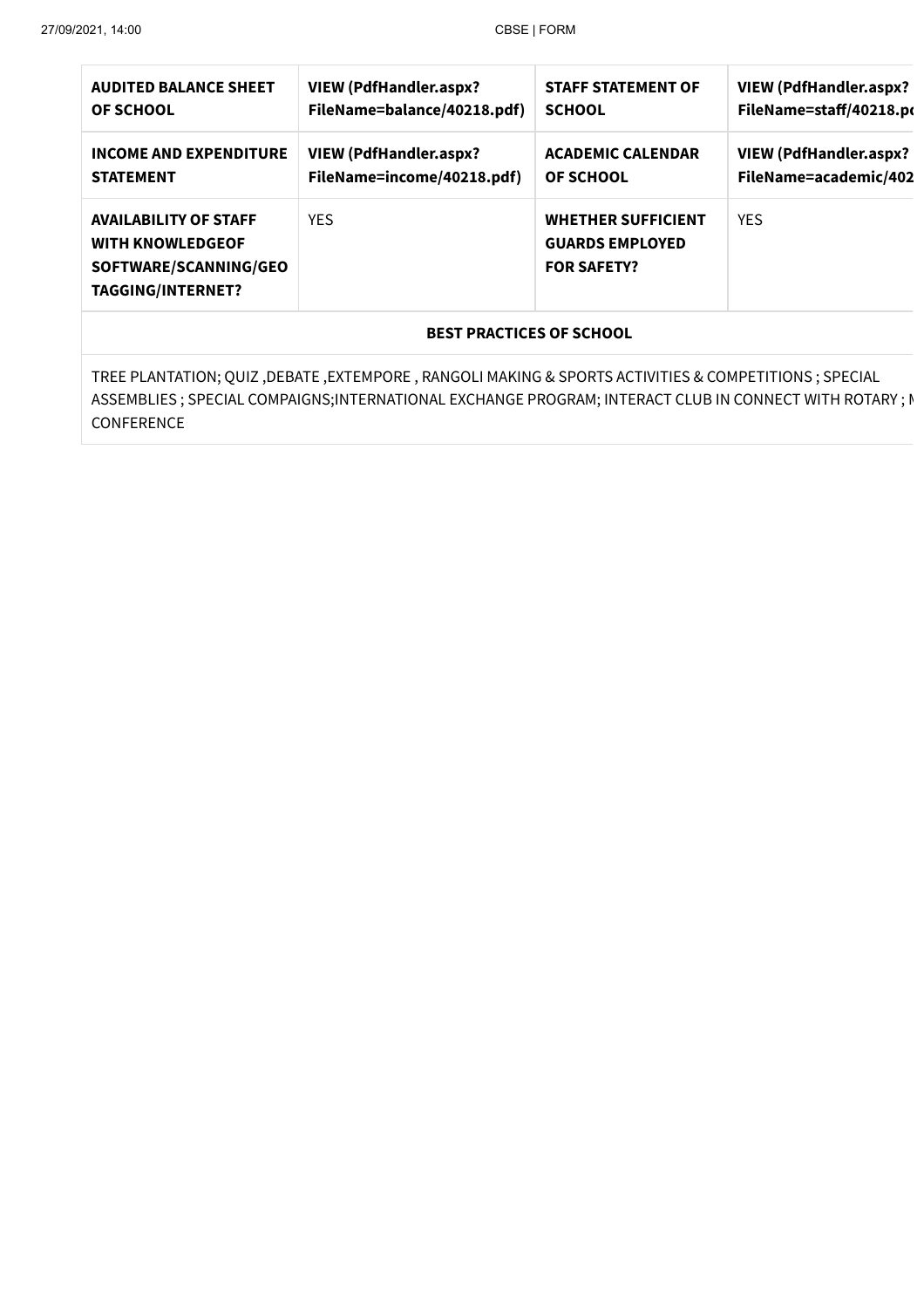| <b>OTHER INFORMATION</b>                                                                                                                                                                                                                              |            |                                                                                                                                  |
|-------------------------------------------------------------------------------------------------------------------------------------------------------------------------------------------------------------------------------------------------------|------------|----------------------------------------------------------------------------------------------------------------------------------|
| <b>MANDATORY ART EDUCATION FROM CLASS 1 TO 10 -TWO PERIOD A</b><br><b>DAY</b>                                                                                                                                                                         | <b>YES</b> | <b>WHETHER SELECTION OF TEXTBO</b><br>NORMS ((SECTION-2.4.7 (A) OF AF<br>(http://cbseaff.nic.in/cbse_aff/atti<br>Bye-Laws.pdf))? |
| WHETHER LIST OF PRESCRIBED BOOKS ARE PUBLISHED ON SCHOOL<br><b>WEBSITE WITH WRITTEN DECLARATION AS PER (SECTION-2.4.7 (B)</b><br>OF AFFILIATION BYE-LAWS)<br>(http://cbseaff.nic.in/cbse_aff/attachment/onlineservices/affiliation-<br>Bye-Laws.pdf)? | <b>YES</b> | <b>WHETHER INFORMATION AS PER F</b><br>LAWS)<br>(http://cbseaff.nic.in/cbse_aff/att<br><b>Bye-Laws.pdf) PUBLISHED ON TH</b>      |
| WHETHER ALL GUIDELINES RELATED TO POCSO ACT COMPLIED WITH<br>AS PER (SECTION-14.25 OF AFFILIATION BYE-LAWS)<br>(http://cbseaff.nic.in/cbse_aff/attachment/onlineservices/affiliation-<br>Bye-Laws.pdf)?                                               | <b>YES</b> | WHETHER ANNUAL REPORT CONT.<br>(SECTION-14.5 OF AFFILIATION BY<br>(http://cbseaff.nic.in/cbse_aff/atta<br>Bye-Laws.pdf)?         |
| <b>WHETHER DISABLED STUDENTS FACILITATED AS PER (SECTION-14.15</b><br>OF AFFILIATION BYE-LAWS)<br>(http://cbseaff.nic.in/cbse_aff/attachment/onlineservices/affiliation-<br>Bye-Laws.pdf)?                                                            | <b>YES</b> | WHETHER IN-SERVICE TRAINING C<br><b>AFFILIATION BYE-LAWS)</b><br>(http://cbseaff.nic.in/cbse_aff/atti<br>Bye-Laws.pdf)?          |
| WHETHER ANNUAL HEALTH CHECK-UP OF STUDENTS DONE AND<br><b>THEIR RECORDS MAINTAINED?</b>                                                                                                                                                               | <b>YES</b> | <b>NUMBER OF TEACHERS IN SCHOO</b><br><b>SHIKSHA VANI</b>                                                                        |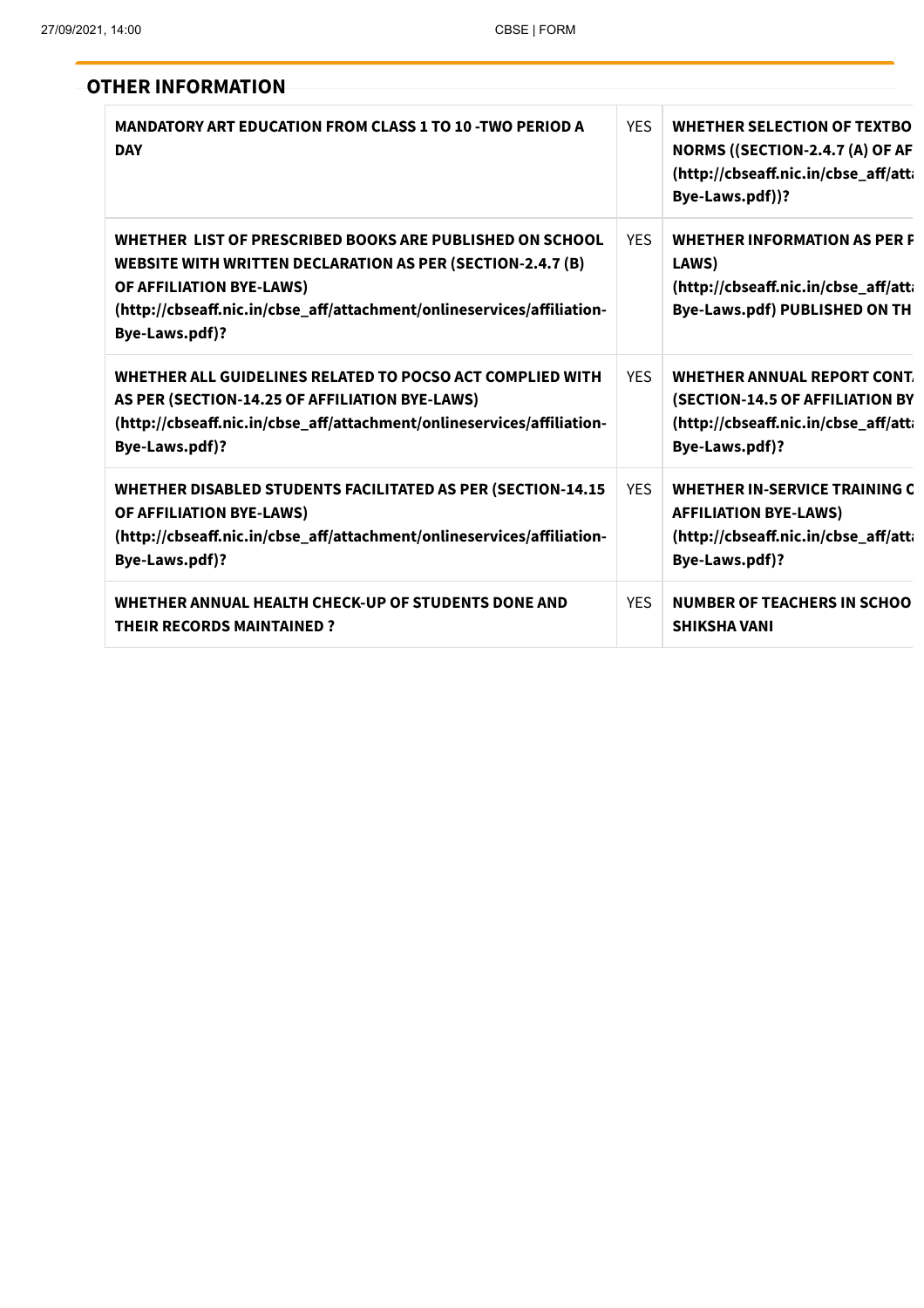### **PEDAGOGICAL PLAN**

| ADOPTION OF EXPERIENTIAL LEARNING<br><b>PEDAGOGY-IN WHICH GRADES</b>                                                       | I,II,III,IV,V,VI,VII,VIII,IX,X,XI,XII | <b>WHETHER ANNUAL</b><br><b>PEDAGOGICAL</b><br><b>PLANS PREPARED,</b><br><b>SUBMITTED AND</b><br><b>IMPLEMENTATED?</b> | NO. |
|----------------------------------------------------------------------------------------------------------------------------|---------------------------------------|------------------------------------------------------------------------------------------------------------------------|-----|
| NUMBER OF TEACHERS TRAINED ON THE<br><b>ANNUAL THEME OF CBSE - EXPERIMENTAL</b><br><b>LEARNING AND INNOVATIVE PEDAGOGY</b> | 28                                    |                                                                                                                        |     |

### **FEE STRUCTURE OF SCHOOL**

**40218--GRAND COLUMBUS INTL SCH SEC 16-A FARIDABAD HRY**

|                                   |                                               |                                                  | <b>B.L.J. AFIAAIAAA4</b>                                             |                                                                                   |  |  |
|-----------------------------------|-----------------------------------------------|--------------------------------------------------|----------------------------------------------------------------------|-----------------------------------------------------------------------------------|--|--|
| <b>CLASS</b>                      | <b>ADMISSION</b><br><b>FEE</b><br>(in Rupees) | <b>TUITION</b><br>FEE.<br>(in<br><b>Rupees</b> ) | <b>YEARLY</b><br><b>DEVELOPMENT</b><br><b>CHARGES</b><br>(in Rupees) | <b>ANNUAL/MONTHLY OTHER CHARGES</b><br><b>FOR OTHER FACILITIES</b><br>(in Rupees) |  |  |
| <b>PRIMARY</b>                    | 40000                                         | 7300                                             | 26000                                                                | 150                                                                               |  |  |
| <b>MIDDLE</b>                     | 40000                                         | 7500                                             | 26000                                                                | 150                                                                               |  |  |
| <b>SECONDARY</b>                  | 40000                                         | 7700                                             | 26000                                                                | 150                                                                               |  |  |
| <b>SENIOR</b><br><b>SECONDARY</b> | 40000                                         | 7800                                             | 26000                                                                | 150                                                                               |  |  |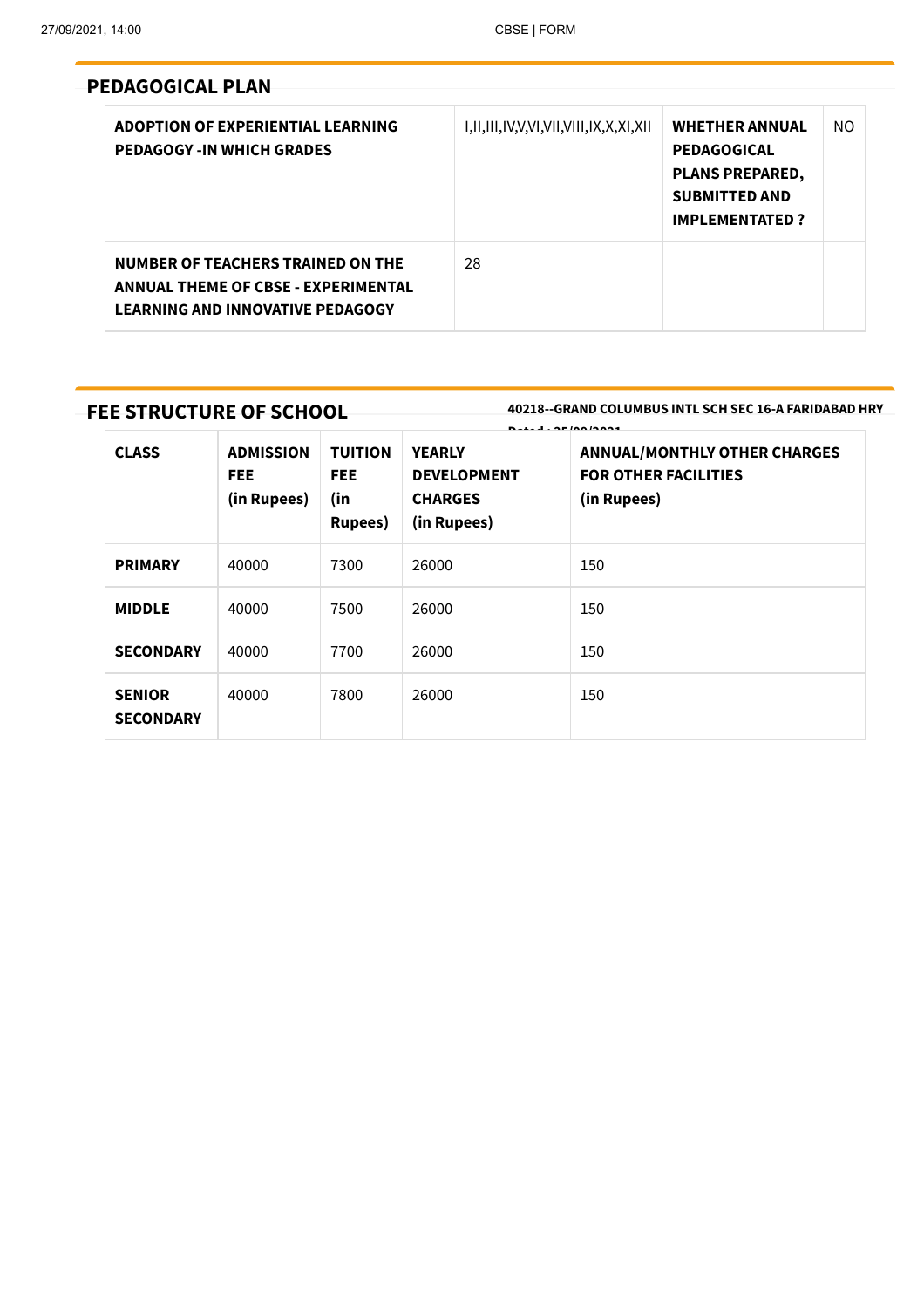## **PHOTO OF SCHOOL SCHOOL PHOTOS**

**40218--GRAND COLUMBUS INTL SCH SEC 16-A FARIDABAD HRY Dated :**

#### **GEO-TAGGED PHOTO**



#### **PLAYGROUND PHOTO**



#### **LIBRARY PHOTO**



#### **SCIENCE LAB PHOTO**

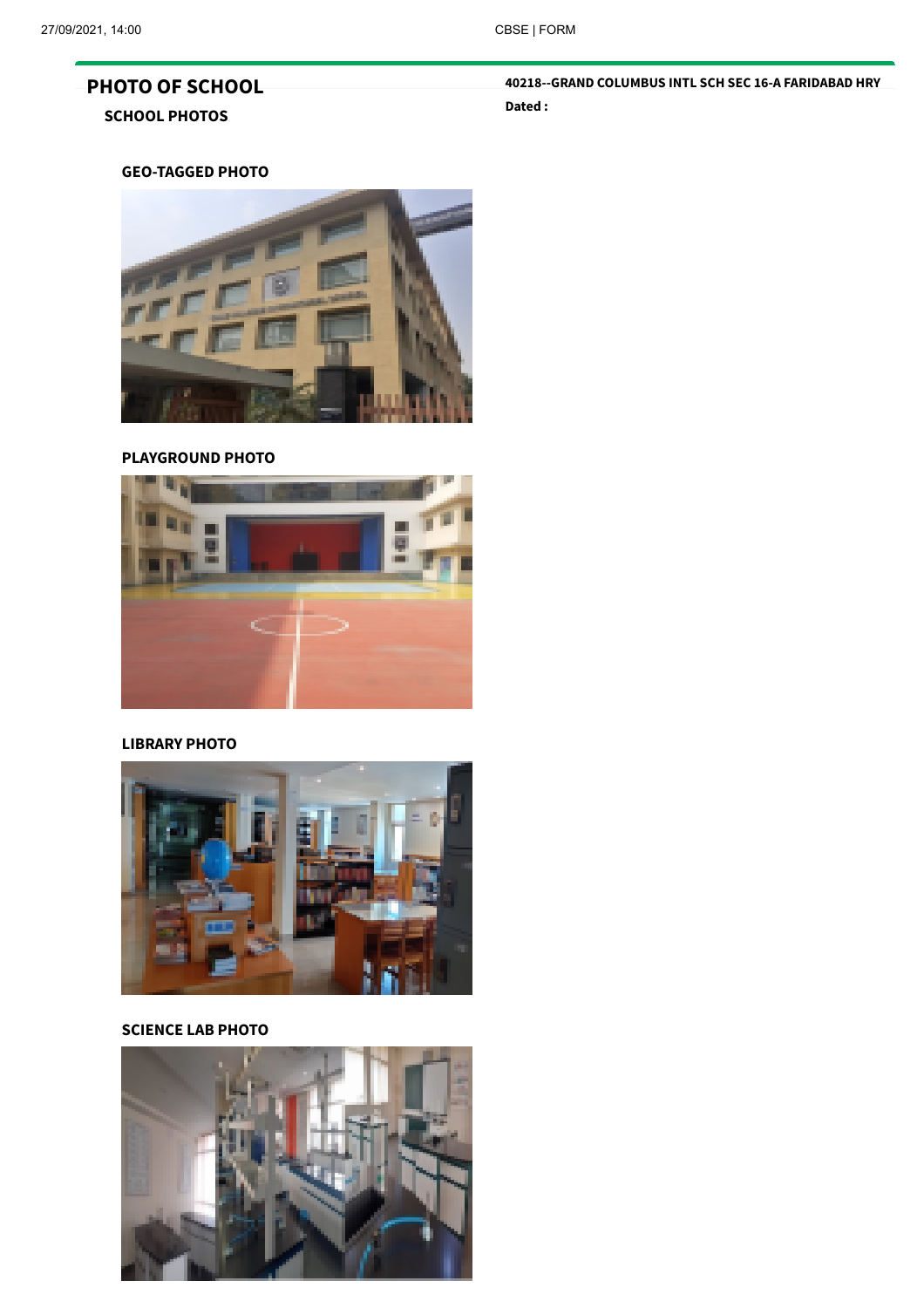**VIDEO**

### **PHYSICS LAB PHOTO**



**CHEMISTRY LAB PHOTO**



**BIOLOGY LAB PHOTO**

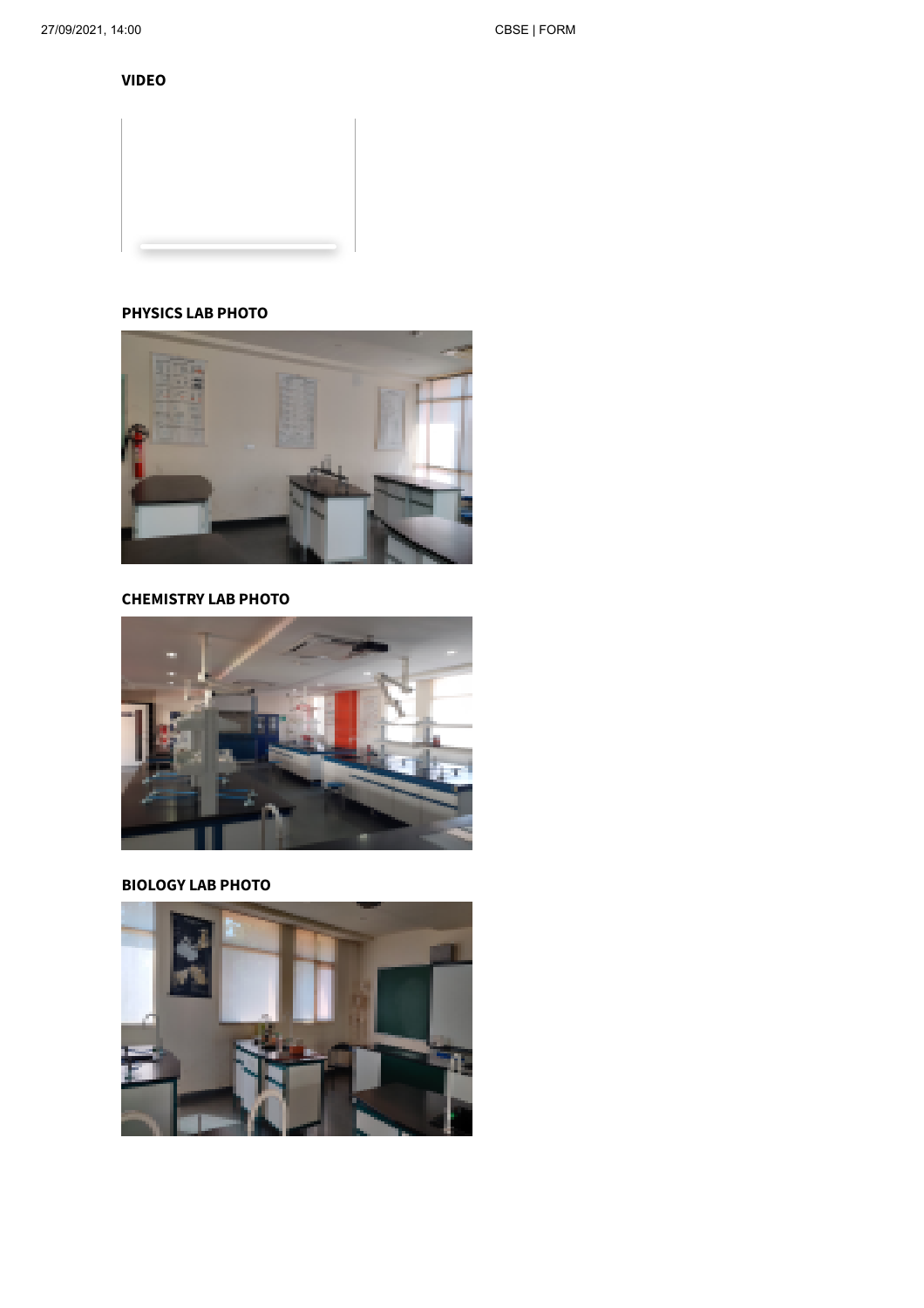#### **TOILET PHOTO**



| <b>ADDITIONAL INFORMATION</b>                    | 40218--GRAND COLUMBUS INTL SCH SEC 16-A FARIDABAD HRY |
|--------------------------------------------------|-------------------------------------------------------|
| <b>U-DISE CODE</b>                               | Dated: 19/10/2020<br>6191610804                       |
| <b>SCHOOL LOCATED IN RURAL OR URBAN AREA</b>     | <b>URBAN</b>                                          |
| <b>HABITATION NAME/MOHALLA</b>                   | <b>SECTOR SIXTEEN A</b>                               |
| VILLAGE NAME (FOR RURAL)/WARD NUMBER (FOR URBAN) | <b>TWENTY FIVE DAULTABAD</b>                          |
| <b>VILLAGE PANCHAYAT NAME (FOR RURAL)</b>        |                                                       |
| <b>PIN CODE</b>                                  | 121002                                                |
| <b>CLUSTER RESOURCE CENTER NAME</b>              | <b>GHS AJRONDA FARIDABAD</b>                          |
| <b>CD BLOCK MANDAL/TALUKA NAME</b>               | <b>GHS AJRONDA FARIDABAD</b>                          |
| EDUCATIONAL ZONE/MANDAL/TALUKA NAME              | <b>FARIDABAD</b>                                      |
| <b>ASSEMBLY CONSTITUENCY</b>                     | <b>FARIDABAD</b>                                      |
| <b>MUNICIPALITY</b>                              | <b>FARIDABAD</b>                                      |
| IS THIS SCHOOL APPROACHABLE BY ALL WEATHER ROAD  | <b>YES</b>                                            |
| IS THIS A SPECIAL SCHOOL FOR CWSN                | <b>NO</b>                                             |
| <b>IS THIS A SHIFT SCHOOL</b>                    | <b>NO</b>                                             |
| <b>IS THIS A RESIDENTIAL SCHOOL</b>              | <b>NO</b>                                             |
| <b>TYPE OF RESIDENTIAL SCHOOL</b>                |                                                       |
| <b>IS THIS A RELIGIOUS MINORITY SCHOOL</b>       | <b>NO</b>                                             |
| TYPE OF RELIGIOUS MINORITY SCHOOL                |                                                       |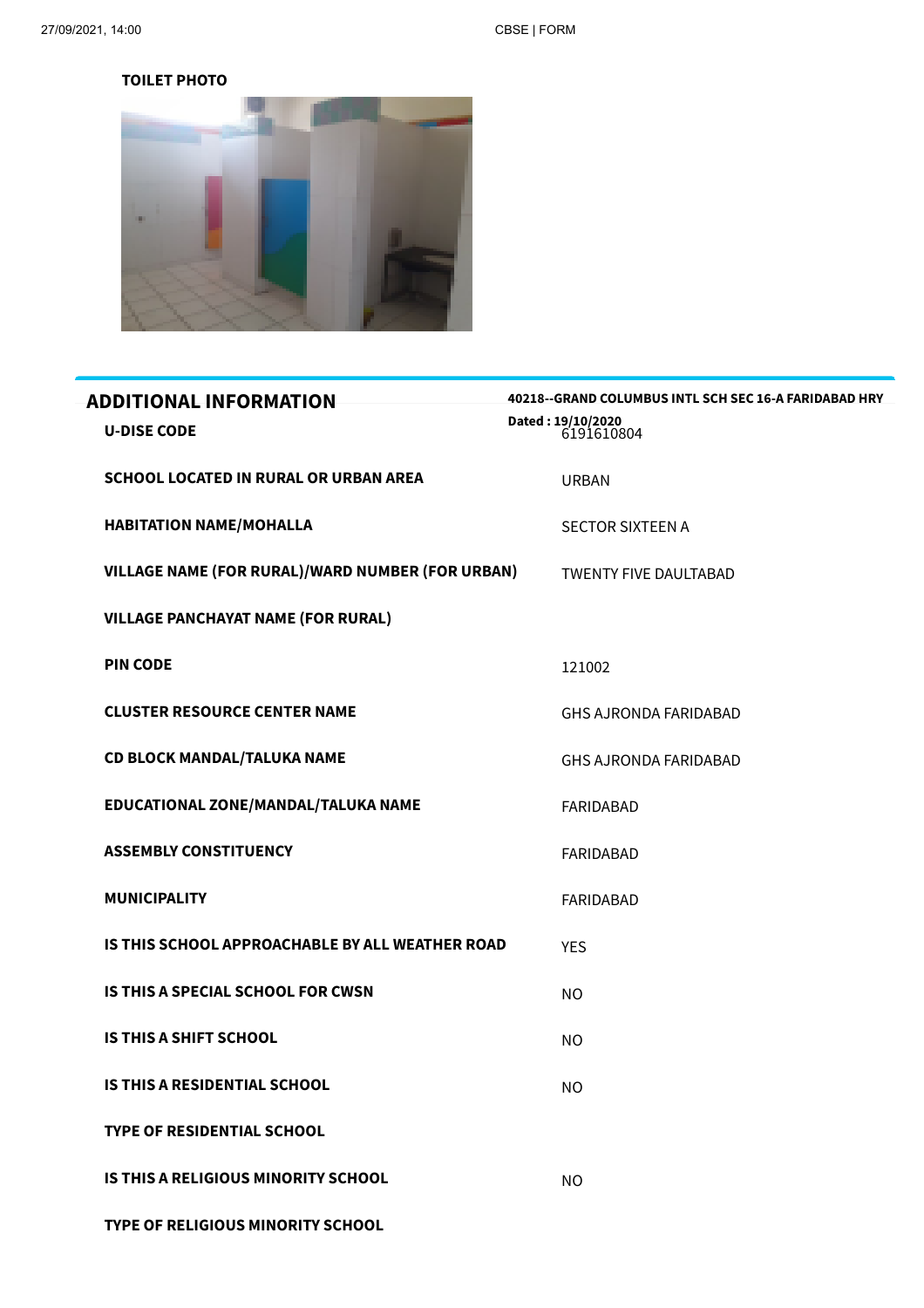| NUMBER OF ACADEMIC INSPECTIONS DURING LAST ACADEMIC<br>YEAR                 |  |
|-----------------------------------------------------------------------------|--|
| NUMBER OF VISITS BY CRC COORDINATOR DURING LAST<br><b>ACADEMIC YEAR</b>     |  |
| NUMBER OF VISITS BY BLOCK LEVEL OFFICER DURING LAST<br><b>ACADEMIC YEAR</b> |  |

**SCHOOL PARTICULARS FOR ELEMENTARY SCHOOLS ONLY 40218--GRAND COLUMBUS INTL SCH SEC 16-A FARIDABAD HRY Dated : 19/10/2020 NUMBER OF INSTRUCTIONAL DAYS DURING LAST ACADEMIC YEAR**

**SCHOOL HOURS FOR CHILDREN PER DAY (CURRENT YEAR)**

**SCHOOL HOURS FOR TEACHERS PER DAY (CURRENT YEAR)**

**ARE PUPIL CUMULATIVE RECORDS BEING MAINTAINED?**

**ARE PUPIL CUMULATIVE RECORDS SHARED WITH PARENTS?**

**NUMBER OF STUDENTS PROVIDED IN SPECIAL TRAINING (CURRENT YEAR)**

**NUMBER OF STUDENTS ENROLLED IN SPECIAL TRAINING (PREVIOUS YEAR)**

**NUMBER OF STUDENTS COMPLETED SPECIAL TRAINING (PREVIOUS YEAR)**

**HAS SCHOOL MANAGEMENT COMMITTEE (SMC) BEEN CONSTITUTED?**

**LANGUAGES TAUGHT AT PRIMARY STAGE: MENTION THE NAME OF LANGUAGE OPTIONAL**

**IS ANGANWADI CENTRE IN OR ADJACENT TO SCHOOL? OPTIONAL**

**NUMBER OF MEETINGS HELD BY SMC DURING LAST ACADEMIC YEAR**

**WHETHER SMC PREPARE THE SCHOOL DEVELOPMENT PLAN**

**WHETHER SEPARATE BANK ACCOUNT FOR SMC IF YES, PROVIDE THESE DETAILS BANK NAME ACCOUNT HOLDER'S NAME BANK ACCOUNT NUMBER IFSC CODE**

**WHEN WAS THE TEXTBOOK RECEIVED FOR CURRENT YEAR?**

**WHETHER COMPLETE SET OF FREE TEXT BOOKS FOR TEACHERS LEARNING EQUIPMENT (TLE) RECEIVED?**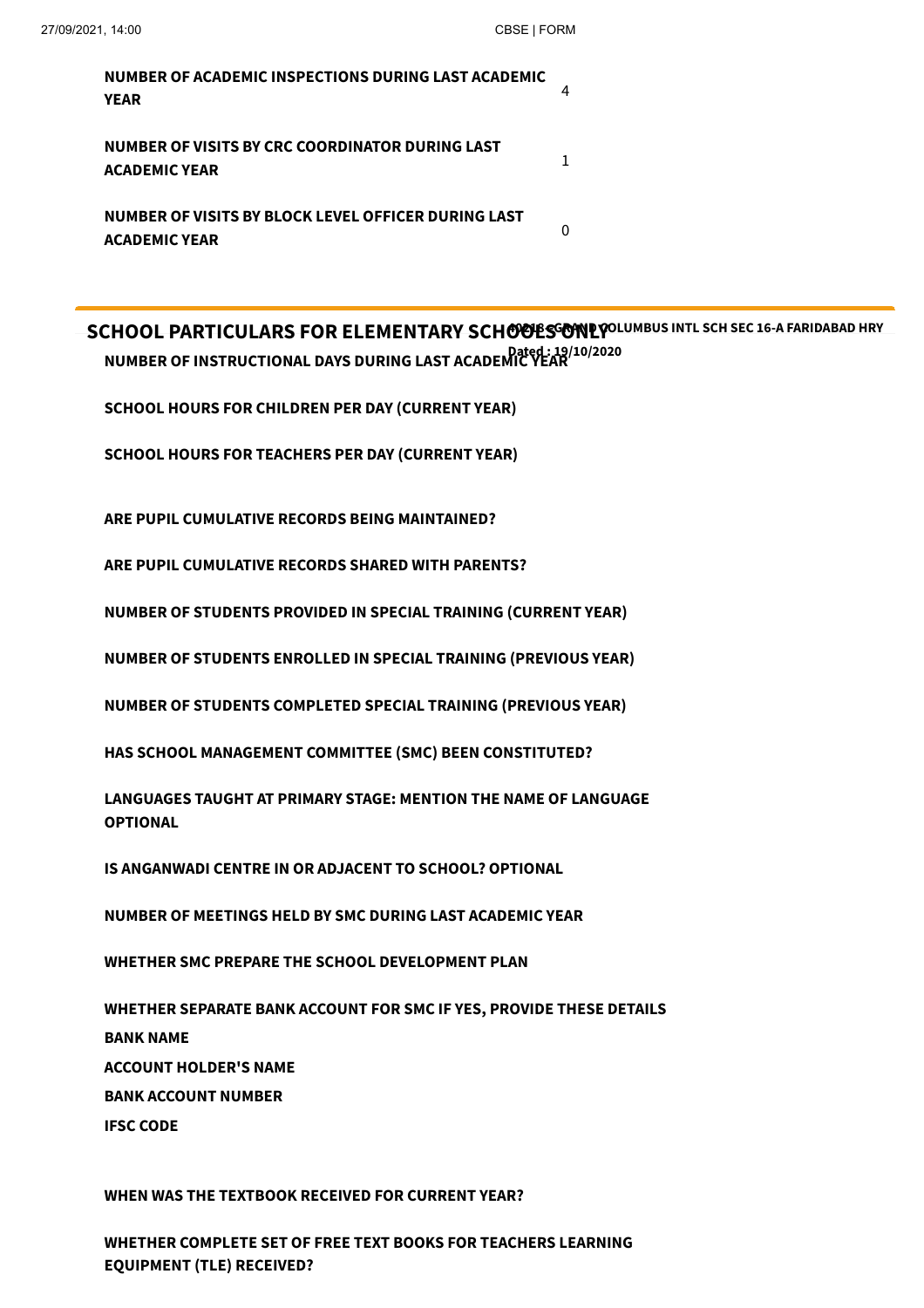#### **WHETHER TLE RECEIVED FOR EACH GRADE?**

**WHETHER PLAY MATERIAL GAMES AND SPORTS MATERIAL AVAILABLE FOR EACH GRADE?**

**ARE THE MAJORITY OF PUPILS TAUGHT THROUGH THEIR MOTHER TONGUE AT PRIMARY STAGE? OPTIONAL**

| SCHOOL PARTICULARS FOR SECONDARY AND HIGHER SECONDARY SCHOOL PARTICULARS<br>NUMBER OF INSTRUCTIONAL DAYS DURING LAST ACADEMIC VEAR 19/10/2020 | 220                                                 |
|-----------------------------------------------------------------------------------------------------------------------------------------------|-----------------------------------------------------|
| <b>SCHOOL HOURS FOR CHILDREN PER DAY (CURRENT YEAR)</b>                                                                                       | 6                                                   |
| <b>SCHOOL HOURS FOR TEACHERS PER DAY (CURRENT YEAR)</b>                                                                                       | 6                                                   |
| ARE SCHOOL MANAGEMENT COMMITTEE (SMC) AND SCHOOL<br><b>MANAGEMENT DEVELOPMENT COMMITTE (SMDC) SAME?</b>                                       | YES.                                                |
| IF NO, UPLOAD DETAILS OF SMDC                                                                                                                 | VIEW (PdfHandler.aspx?<br>FileName=smdc/530227.pdf) |

| PHYSICAL FACILITIES AND EQUIPMENTS<br>Dated: 19/10/2020                         |                                                            |                                                                     | 40218--GRAND COLUMBUS INTL SCH SEC 16-A FARIDABAD HRY |            |             |
|---------------------------------------------------------------------------------|------------------------------------------------------------|---------------------------------------------------------------------|-------------------------------------------------------|------------|-------------|
|                                                                                 | <b>NUMBER OF CLASSROOMS BY CONDITION</b>                   |                                                                     |                                                       |            |             |
|                                                                                 | <b>PUCCA</b>                                               | <b>PARTIALLY PUCCA</b>                                              | <b>KUCHCHA</b>                                        |            | <b>TENT</b> |
|                                                                                 | 42                                                         | 0                                                                   | $\mathbf 0$                                           |            | $\Omega$    |
|                                                                                 | $\mathbf 0$                                                | 0                                                                   | 0                                                     |            | 0           |
|                                                                                 | 0                                                          | 0                                                                   | $\Omega$                                              |            | $\Omega$    |
|                                                                                 |                                                            | IS LAND AVAILABLE FOR EXPANSION OF SCHOOL ACTIVITIES?               |                                                       | NO         |             |
|                                                                                 |                                                            | IS SEPARATE ROOM AVAILABLE FOR PRINCIPAL/HEAD TEACHER?              |                                                       | <b>YES</b> |             |
| IS SEPARATE ROOM AVAILABLE FOR VICE PRINCIPAL/ASSISTANT HEAD<br><b>TEACHER?</b> |                                                            |                                                                     |                                                       | <b>YES</b> |             |
|                                                                                 |                                                            | IS SEPARATE ROOM AVAILABLE FOR CRAFTS/CO CURRICULAR ACTIVITIES? YES |                                                       |            |             |
|                                                                                 | IS STAFF QUARTERS AVAILABLE?                               |                                                                     |                                                       | NO         |             |
|                                                                                 |                                                            | IS HAND WASHING FACILITY AVAILABLE NEAR TOILET/URINALS ?            |                                                       | <b>YES</b> |             |
|                                                                                 | <b>IS ELECTRICITY CONNECTION AVAILABLE?</b>                |                                                                     |                                                       | <b>YES</b> |             |
|                                                                                 | IS AUDIO/VISUAL/PUBLIC ADDRESS SYSTEM<br><b>AVAILABLE?</b> |                                                                     | <b>YES</b>                                            |            |             |
|                                                                                 | <b>IS LCD PROJECTOR AVAILABLE?</b>                         |                                                                     | <b>YES</b>                                            |            |             |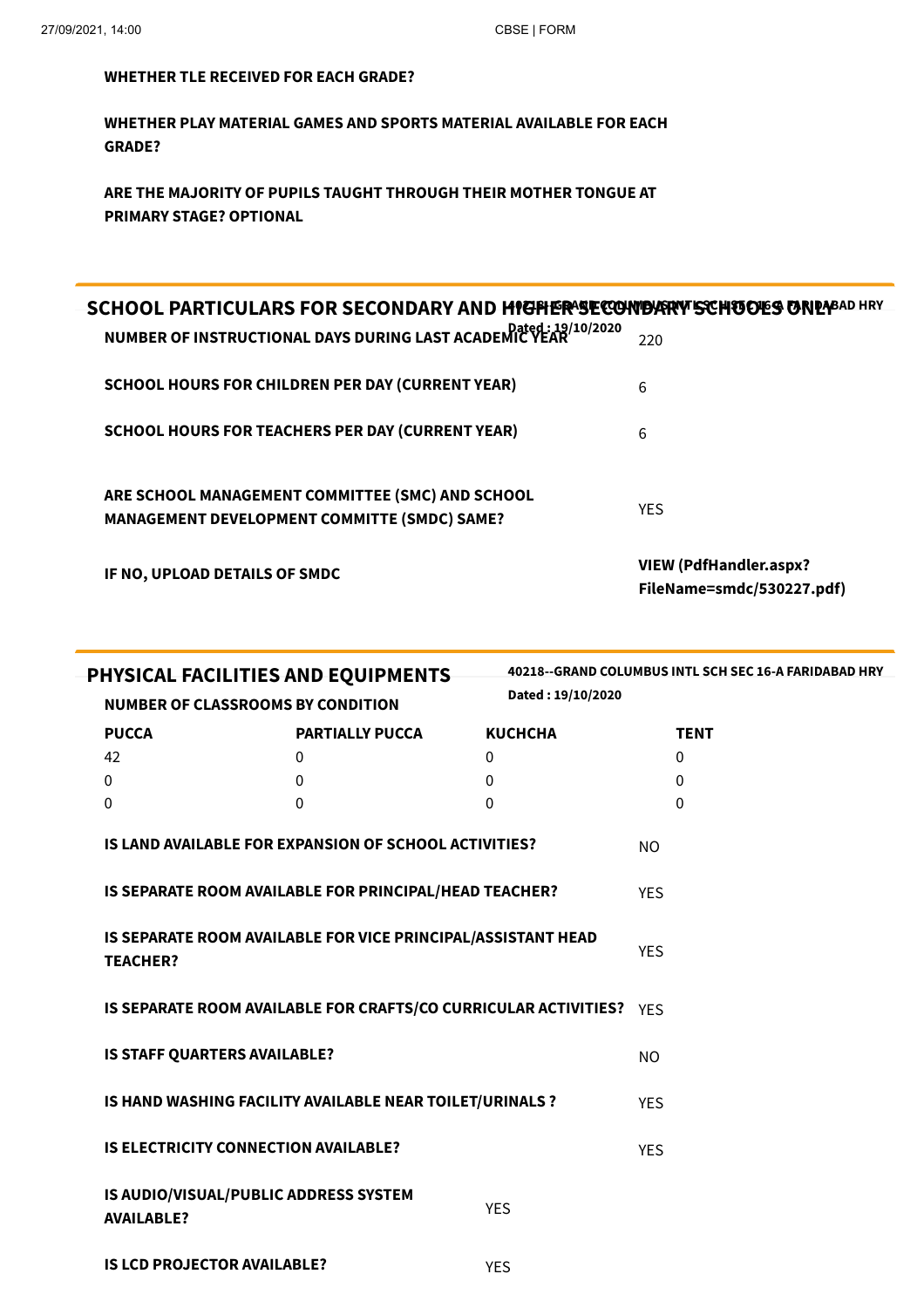| <b>NUMBER OF AVAILABLE PRINTERS</b>       | 8          |
|-------------------------------------------|------------|
| <b>SPEED OF AVAILABLE PRINTERS</b>        | 20-40 PPM  |
| <b>NUMBER OF PHOTOCOPIERS AVAILABLE</b>   | 3          |
| <b>IS LEASE LINE AVAILABLE?</b>           | <b>YES</b> |
| <b>SPEED OF LEASE LINE (IF AVAILABLE)</b> | 75         |
| <b>IS SCANNER AVAILABLE?</b>              | <b>YES</b> |
| IS RAIN WATER HARVESTING IMPLEMENTED?     | YES        |

#### **ENROLLMENT INFORMATION 40218--GRAND COLUMBUS INTL SCH SEC 16-A FARIDABAD HRY Dated : 19/10/2020**

**CATEGORY WISE STUDENTS**

| <b>CLASS</b>            | <b>GENERAL</b> | <b>SC</b>     | <b>ST</b> | <b>OBC</b> |
|-------------------------|----------------|---------------|-----------|------------|
| <b>PRIMARY</b>          | 519            | 5             | 0         | 19         |
| <b>MIDDLE</b>           | 282            | 4             | 0         | 9          |
| <b>SECONDARY</b>        | 175            | 2             | 0         | 8          |
| <b>SENIOR SECONDARY</b> | 171            | $\mathcal{P}$ | 0         | 21         |

#### **MINORITY GROUP WISE STUDENTS**

| <b>CLASS</b>            | <b>MUSLIM</b>  | <b>CHRISTIAN</b> | <b>SIKH</b> | <b>JAIN</b> | <b>OTHERS</b> |
|-------------------------|----------------|------------------|-------------|-------------|---------------|
| <b>PRIMARY</b>          | 12             | ᅩ                | 25          | 6           | 499           |
| <b>MIDDLE</b>           | 8              | 0                | 15          | 1           | 271           |
| <b>SECONDARY</b>        | $\overline{2}$ | $\Omega$         | 5           | 2           | 176           |
| <b>SENIOR SECONDARY</b> | 4              | $\Omega$         | 9           | 3           | 178           |

#### **CHILDREN WITH SPECIAL NEEDS**

| <b>CLASS</b> | <b>VISUAL</b><br><b>IMPAIRMENT</b> | <b>SPEECH</b><br><b>IMPAIRMENT</b> | <b>LOCOMOTIVE</b><br><b>IMPAIRMENT</b> | <b>HEARING</b><br><b>IMPAIRMENT</b> | <b>CEREBRAL</b><br><b>PALSY</b> | <b>LEARNING</b><br><b>DISABILITY</b> | <b>AUTISM</b> | М<br>D       |
|--------------|------------------------------------|------------------------------------|----------------------------------------|-------------------------------------|---------------------------------|--------------------------------------|---------------|--------------|
|              | 0                                  | 0                                  |                                        | 0                                   | $\mathbf{0}$                    | $\Omega$                             | 0             |              |
|              | 0                                  | $\Omega$                           |                                        | 0                                   | $\mathbf{0}$                    | 1                                    | $\mathbf{0}$  | $\mathbf{0}$ |
| 3.           | $\Omega$                           | $\Omega$                           | 0                                      | 0                                   | $\mathbf{0}$                    | $\Omega$                             | $\Omega$      | $\mathbf{0}$ |
| 4            | $\Omega$                           | 0                                  | 0                                      | 0                                   | $\Omega$                        | $\Omega$                             | $\Omega$      | $\mathbf{0}$ |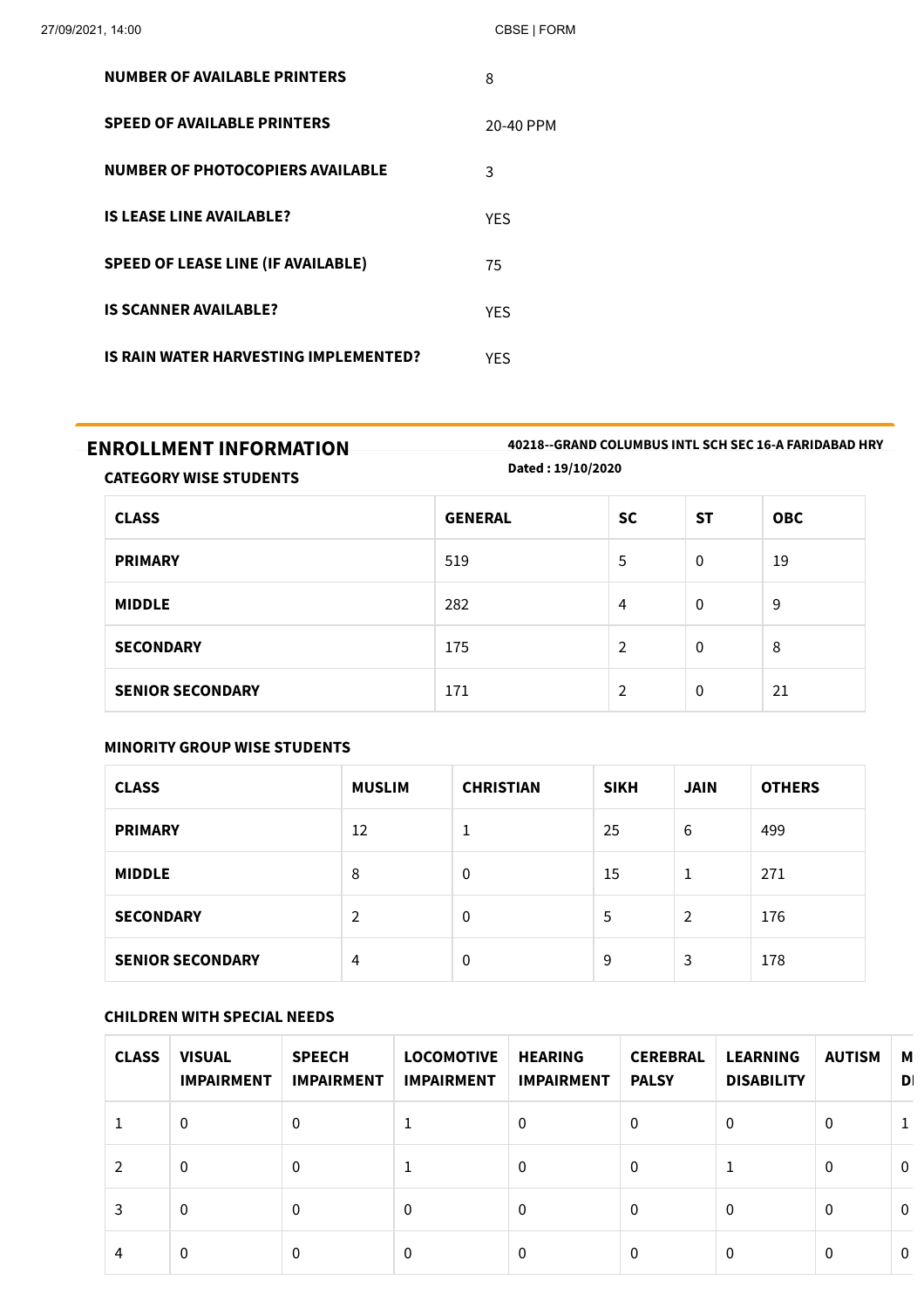| 5              | $\mathbf 0$      | $\mathbf 0$ | $\mathbf 0$      | $\mathbf 0$ | $\pmb{0}$        | $\mathbf 0$  | $1\,$            | $\pmb{0}$ |
|----------------|------------------|-------------|------------------|-------------|------------------|--------------|------------------|-----------|
| $\,6\,$        | $\,0\,$          | $\pmb{0}$   | $\pmb{0}$        | $\mathbf 0$ | $\pmb{0}$        | $\mathbf{1}$ | $\pmb{0}$        | $\pmb{0}$ |
| $\overline{7}$ | $\boldsymbol{0}$ | $\pmb{0}$   | $\boldsymbol{0}$ | $\mathbf 0$ | $\pmb{0}$        | $\mathbf 0$  | $\pmb{0}$        | $\pmb{0}$ |
| $\,8\,$        | $\boldsymbol{0}$ | $\pmb{0}$   | $\mathbf 0$      | $\mathbf 0$ | $\boldsymbol{0}$ | $\mathbf 0$  | $\mathbf 0$      | $\pmb{0}$ |
| $9\,$          | $\,0\,$          | $\pmb{0}$   | $\pmb{0}$        | $\mathbf 0$ | $\pmb{0}$        | $\mathbf 0$  | $\pmb{0}$        | $\pmb{0}$ |
| 10             | $\boldsymbol{0}$ | $\pmb{0}$   | $\mathbf 0$      | $\mathbf 0$ | $\boldsymbol{0}$ | $\mathbf{1}$ | $\boldsymbol{0}$ | $\pmb{0}$ |
| $11\,$         | $\mathbf 0$      | $\pmb{0}$   | $\mathbf 0$      | $\mathbf 0$ | $\pmb{0}$        | $\mathbf{1}$ | $\pmb{0}$        | $\pmb{0}$ |
| 12             | $\boldsymbol{0}$ | $\pmb{0}$   | $\pmb{0}$        | $\mathbf 0$ | $\pmb{0}$        | $\mathbf 0$  | $\pmb{0}$        | $\pmb{0}$ |
|                |                  |             |                  |             |                  |              |                  |           |

## $MID$  DAY MEAL INFORMATION(Only for Government and Adal Schools) COLUMBUS INTL SCH SEC 16-A FARIDABAD HRY

**STATUS OF KITCHEN SHED(If meal prepared in school) SOURCE OF MDM(If meal not prepared in school)**

**Dated : 19/10/2020**

| <b>SPORTS INFORMATION</b>                 | 40218--GRAND COLUMBUS INTL SCH SEC 16-A FARIDABAD HRY<br>Dated: 19/10/2020 |                                                   |
|-------------------------------------------|----------------------------------------------------------------------------|---------------------------------------------------|
| AEROBICS ATHLETICS BASKETBALL             | <b>CHESS</b><br><b>FOOTBALL</b><br><b>JUDO</b><br>КНО КНО                  | SWIMMING <br><b>TABLE</b><br><b>VOL</b><br>TENNIS |
| <b>BOXING</b><br><b>ARCHERY BADMINTON</b> | <b>HOCKEY</b><br>CRICKETGYMNASTICS                                         | <b>KABADDISHOOTINGTAEKWONDOTENNIS</b>             |

#### **DOES THE SCHOOL HAVE A MANDATORY SPORTS/GAMES PERIOD FROM CLASS 1 TO 12 EVERY DAY ? YES**

| <b>FACILITY INFORMATION</b> | 40218--GRAND COLUMBUS INTL SCH SEC 16-A FARIDABAD HRY |
|-----------------------------|-------------------------------------------------------|

**Dated : 19/10/2020**

| PULLU : 19/19/4949<br>FACILITY PROVIDED TO PRIMARY STUDENTS |                |           |           |            |                        |
|-------------------------------------------------------------|----------------|-----------|-----------|------------|------------------------|
| <b>FACILITY</b>                                             | <b>GENERAL</b> | <b>SC</b> | <b>ST</b> | <b>OBC</b> | <b>MUSLIM MINORITY</b> |
| <b>FREE TEXT BOOKS</b>                                      | 0              | $\Omega$  | $\Omega$  | $\Omega$   | $\Omega$               |
| <b>FREE UNIFORMS</b>                                        | 0              | $\Omega$  | $\Omega$  | $\Omega$   | 0                      |
| STATE DEFINED INCENTIVES                                    | 0              | $\Omega$  | $\Omega$  | $\Omega$   | $\Omega$               |

#### **FACILITY PROVIDED TO UPPER PRIMARY STUDENTS**

| <b>FACILITY</b>        | <b>GENERAL</b> | <b>SC</b> | -ST | <b>OBC</b> | <b>MUSLIM MINORITY</b> |
|------------------------|----------------|-----------|-----|------------|------------------------|
| <b>FREE TEXT BOOKS</b> |                |           |     |            |                        |